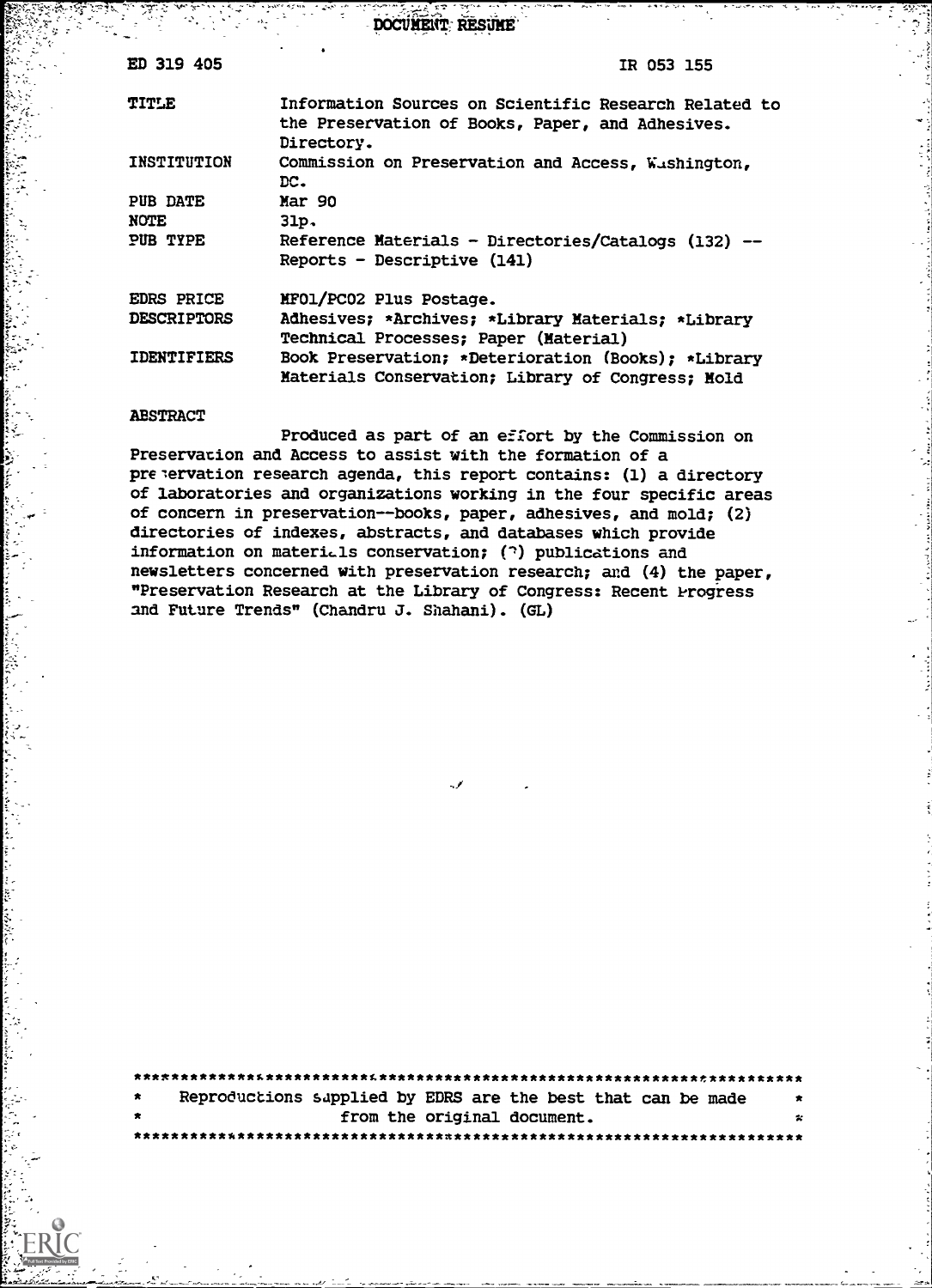# ( COMMISSION ON PRESERVATION AND ACCESS

 $319405$ 

ای جات

້າກ i<br>O S,  $\overline{\mathsf{X}}$ 

## REPORT

U.S. DEPARTMENT OF EDUCATION<br>Office of Educational Research and Improvement EDUCATIONAL RESOURCES INFORMATION CENTER (ERIC)

**The document has been reproduced as<br>impresent from the person or organization originating it.** 

U Minor changes have been made to «nprove<br>reproduction quality

Poinis of view or cpinions stated in this docu-<br>ment do inot inecessarily represent lofficial<br>OERI position or pobcy

## **DIRECTORY**

INFORMATION SOURCES ON SCIENTIFIC RESEARCH Related to THE PRESERVATION OF BOOKS, PAPER, AND ADHESIVES

## BEST COPY AVAILABLE

t,

"PERMISSION TO REPRODUCE THIS MATERIAL HAS BEEN GRANTED BY

Maxine K. Sitts

TO THE EDUCATIONAL RESOURCES **INFORMATION CENTER (ERIC)."** 

1785 Massachusetts Avenue, N.W., Suite 313, Washington, D.C. 20036 • (202) 483-7474

The Commission on Preservation and Access was established in 1986 to foster and support collaboration among libraries and allied organizations in order to ensure the preservation of the published and documentary record in all formats and to provide enhanced access to scholarly information.

The Commission is accessible via ALANET (ALA2624) and BITNET (CPA=GWLIVM, SITTS=GWLIVM), and by FAX (202) 433-6410.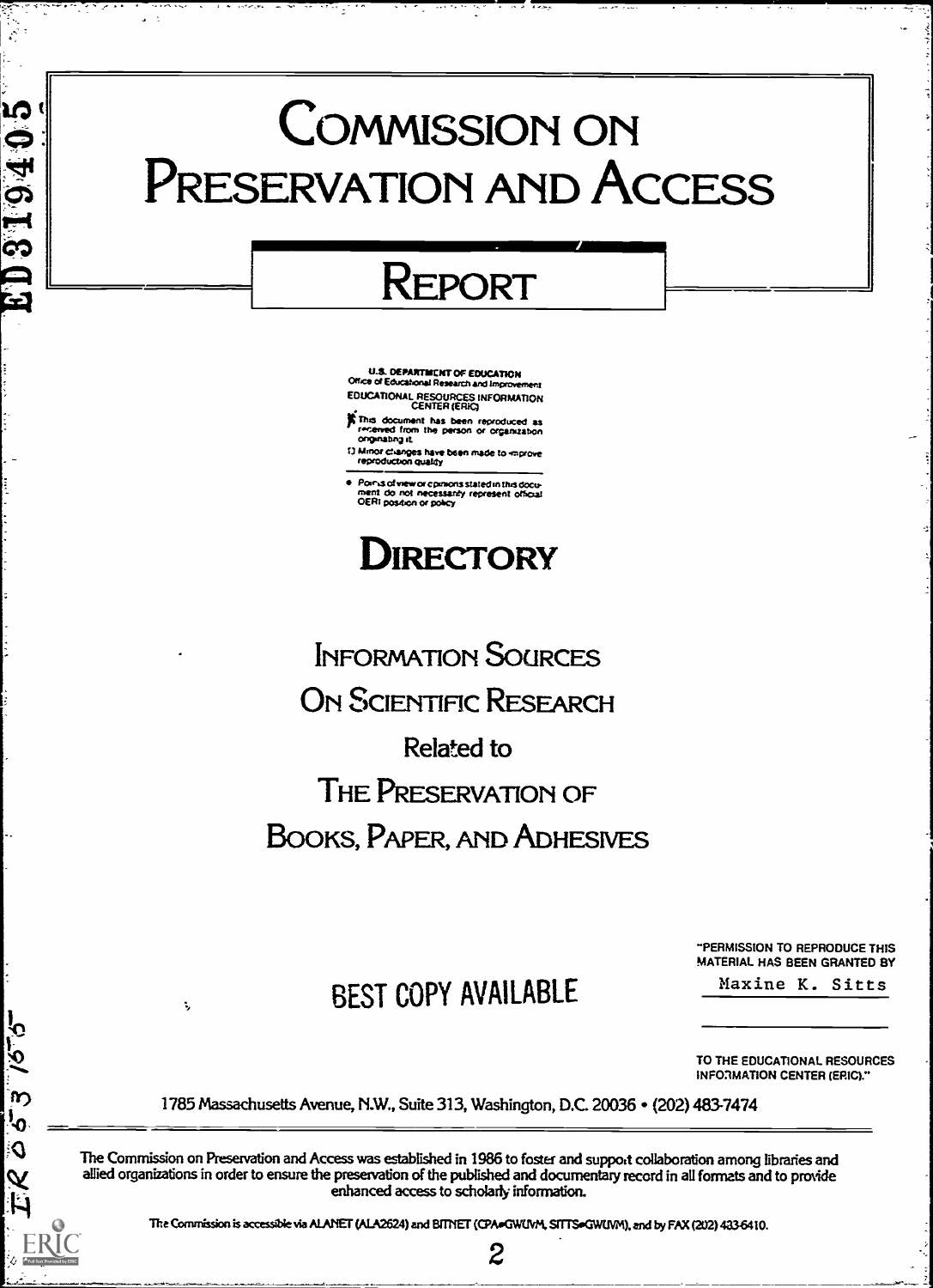Published by The Commission on Preservation and Access 1785 Massachusetts Avenue, NW, Suite 313 Washington, DC 20036

March 1990

#### Additional copies available at no cost while supplies last.

Reproduction is encouraged.

This publication has been submitted to the ERIC Clearinghouse on Information Resources to be made available in both microfiche and hardcopy.



The paper used in this publication meets the minimum<br>requirements of the Amer' n National Standard for<br>Information Sciences-Permence of Paper for Printed<br>Library materials ANSI 239.48-1984. The paper used in this publication meets the minimum Information Sciences -Pens .ence of Paper for Printed Library materials ANSI Z39.48-1984.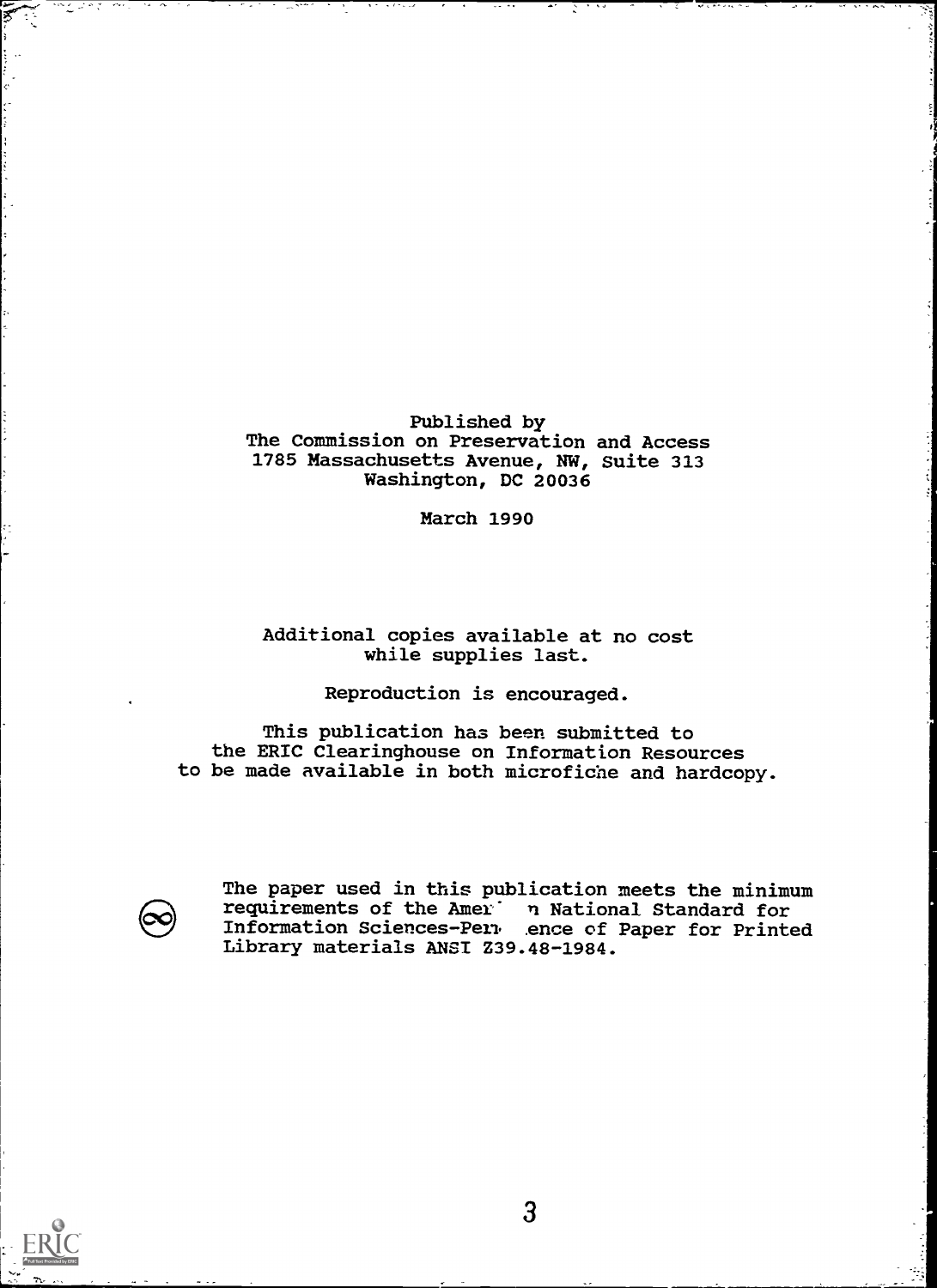### TABLE OF CONTENTS

## Page Number

n tirin<br>Turk

 $\sim$ 

ة<br>مراجع

| Laboratories and Crganizations 4                                                                                     |  |
|----------------------------------------------------------------------------------------------------------------------|--|
| Indexes, Abstracts, and Databases 10                                                                                 |  |
| Publications and Newsletters 14                                                                                      |  |
| "Preservation Research at the Library of Congress<br>Recent Progress and Future Trends,"<br>by Chandru J. Shahani 17 |  |



K.

eli<br>1999 - Paris II.an<br>1999 - Albanis

ï  $\frac{1}{2}$ 

 $\frac{1}{2}$ 

 $\frac{1}{2}$  $\frac{1}{2}$ 

 $\label{eq:1} \begin{split} \mathcal{L}_{\text{max}}(\mathbf{r},\mathbf{r}) = \mathcal{L}_{\text{max}}(\mathbf{r},\mathbf{r}) \end{split}$ 

**Contractor** 

Ġ.

المتواط والمتواط والمتعارف والمتعاون

ķ. F.

> þ. ķ.

 $\frac{1}{2}$ 

के जुलुरा चिक्र<br>ज

 $\overline{1}$ 

 $\tilde{\mathcal{C}}_{\bullet}$ 

×

ببسرين

 $\ddot{4}$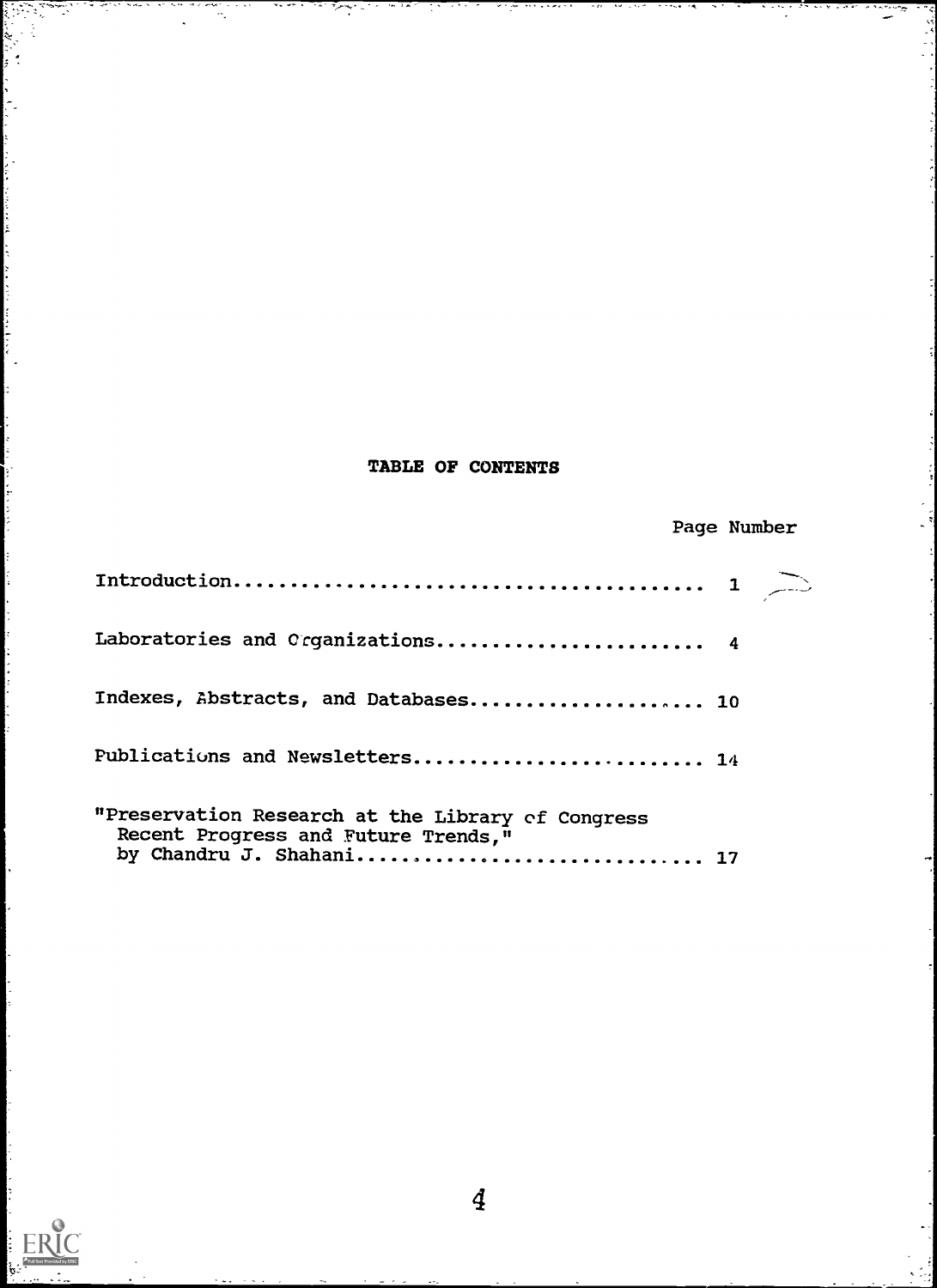#### **DIRECTORY**

#### INFORMATION SOURCES ON SCIENTIFIC RESEARCH RELATED TO THE PRESERVATION OF BOOKS, PAPER, AND ADHESIVES

As preservation administrators generate new approaches to saving the scholarly resources in the nation's academic and cultural institutions, they have called for the development of a directed, shared scientific research agenda. For example, preservation specialists working in library and archives environments have common needs for verified documentation concerning the longevity and fragility of paper, adhesives, and other materials that are used in the production of books and other paper-based collections.

To assist with the formation of a preservation research agenda with a collaborative stance, the Commission on Preservation and Access invited seven preservation specialists to its headquarters on October 30, 1989. [In attendance: Wesley Boomgaarden, Ohio State University; Margaret Byrnes, National Library of Medicine; Kenneth Harris, National Archives and Records Administration; Jan Merrill-Oldham, University of Connecticut; Carolyn Morrow, Harvard University; and Barclay Ogden, University of California, Berkeley. Unable to attend was Gay Walker, Yale University.]

The meeting's informal agenda drew upon a set of correspondence and memos regarding research needs written over the past several years by members of the Policy and Planning Committee of the Preservation of Library Materials Section/Association for Library Collections and Technical Services and the Preservation Administrators Discussion Group of the American Library Association. In the long term, the framework for the day's discussions -- and for the subsequent work to be done -- can be summed up in the following broad questions:

How can librarians and archivists most effectively apply the results of scientific research in various disciplines to the specific problems associated with the longevity of paper and other media used to record human knowledge and creativity?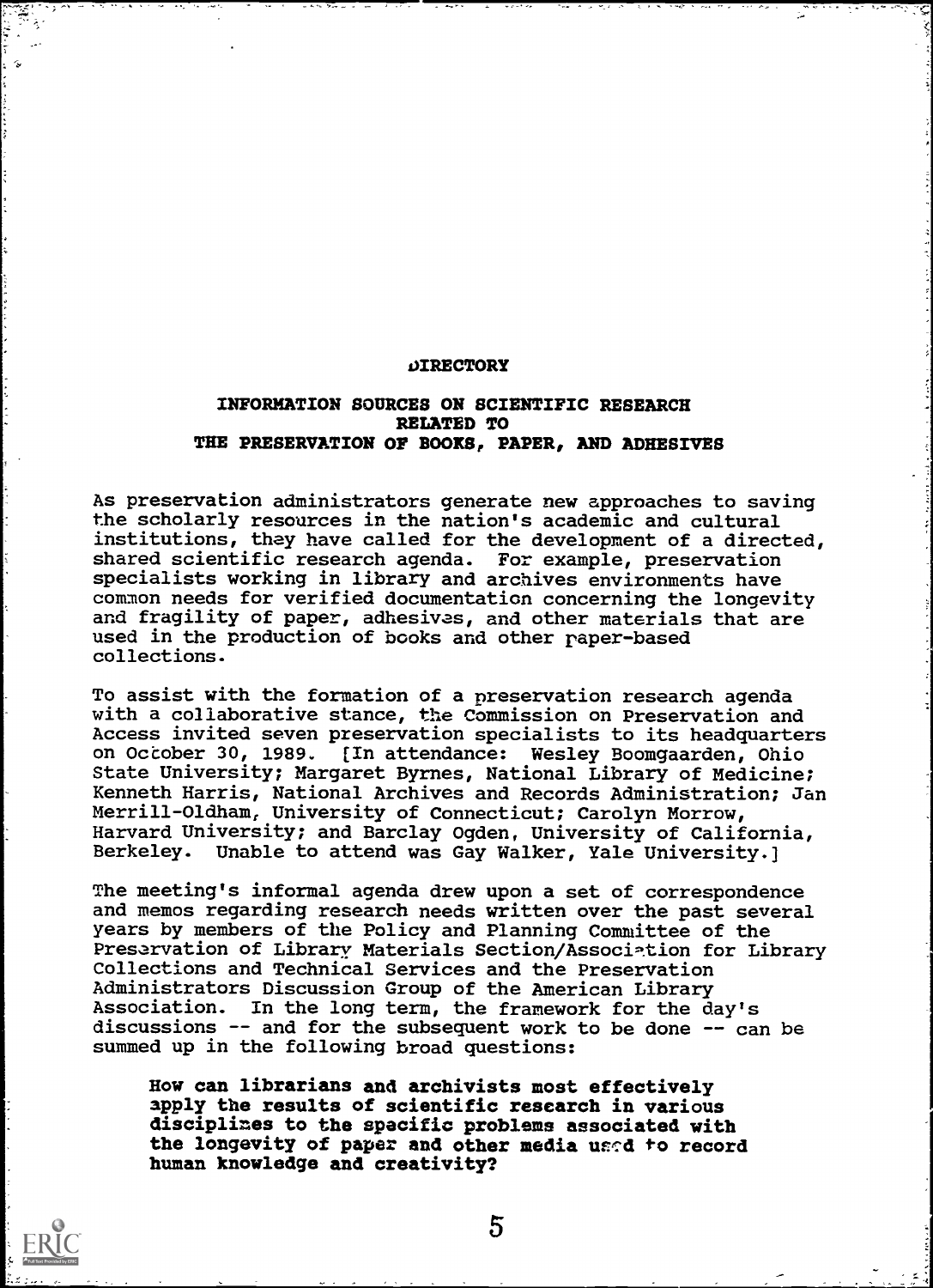How can the library and archive communities articulate a workable, useful research agenda for the future that builds upon current research interests and contributes directions for specific applications for preservation needs?

To narrow initial investigations, the group came up with the following common concerns:

- $\star$ What are the effects of environmental conditions on paper deterioration and aging?
- What are effective methods for mold control and  $\bullet$ eradication, including dangers from natural disasters, the acquisition of mold-infested collections, and local climatic conditions?
- $\star$ What are the aging characteristics of polyvinyl acetate adhesives (PVAs) in double-fan adhesive library binding -- how well will newly developed PVAs age within a book, and how will they affect papers and other book components?

Answers to both the broad and specific questions first require a shared awareness of the various information sources reporting on scientific research. Because preservation practice applies knowledge from a wide variety of fields, it is a difficult task to monitor all the basic and applied research underway and to determine which is most relevant for preservation needs. Reports of research -- often conducted in a variety of settings at a number of independently functioning laboratories -- are recorded in a fragmented range of indexes, abstracts, and journals specific to specialized disciplines and not necessarily in library-standard format. It appears that there is not yet any coordinated, consistent dissemination of information about research findings to the library and archive communities.

To begin building a foundation of information sources for the preservation community, the Commission contacted some of the major organizations and laboratories working in the specific<br>areas of concern identified in the October meeting: paper, adhesives, books, and mold. Each of these contacts contributed information specifically geared to the questions above. We hope that this directory will serve as a starting point for tie preservation profession as it seeks to:

- $\star$ increase its knowledge base of basic research in disciplinary fields;
- $\star$ develop productive search strategies to locate and benefit from relevant research results;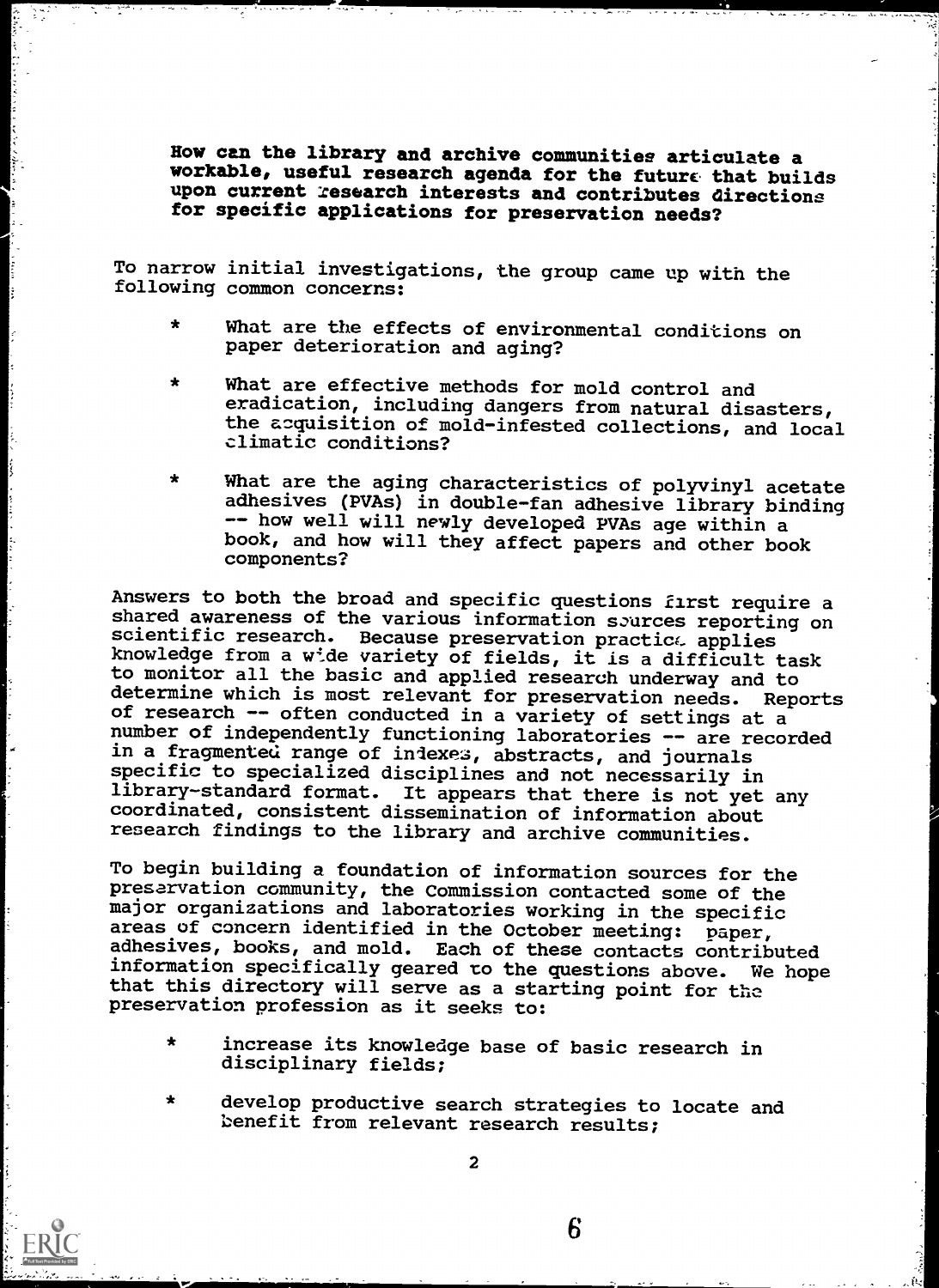differentiate between basic research and appropriate  $\star$ applications for library and archives preservation needs; and ultimately,

ξ

 $\Omega$ 

 $\star$ articulate specific requirements for applied research and frame researci. questions in generic terms meaningful to scientists.

> March 1, 1990 Maxine K. Sitts Commission on Preservation and Access Washington, DC

 $\overline{7}$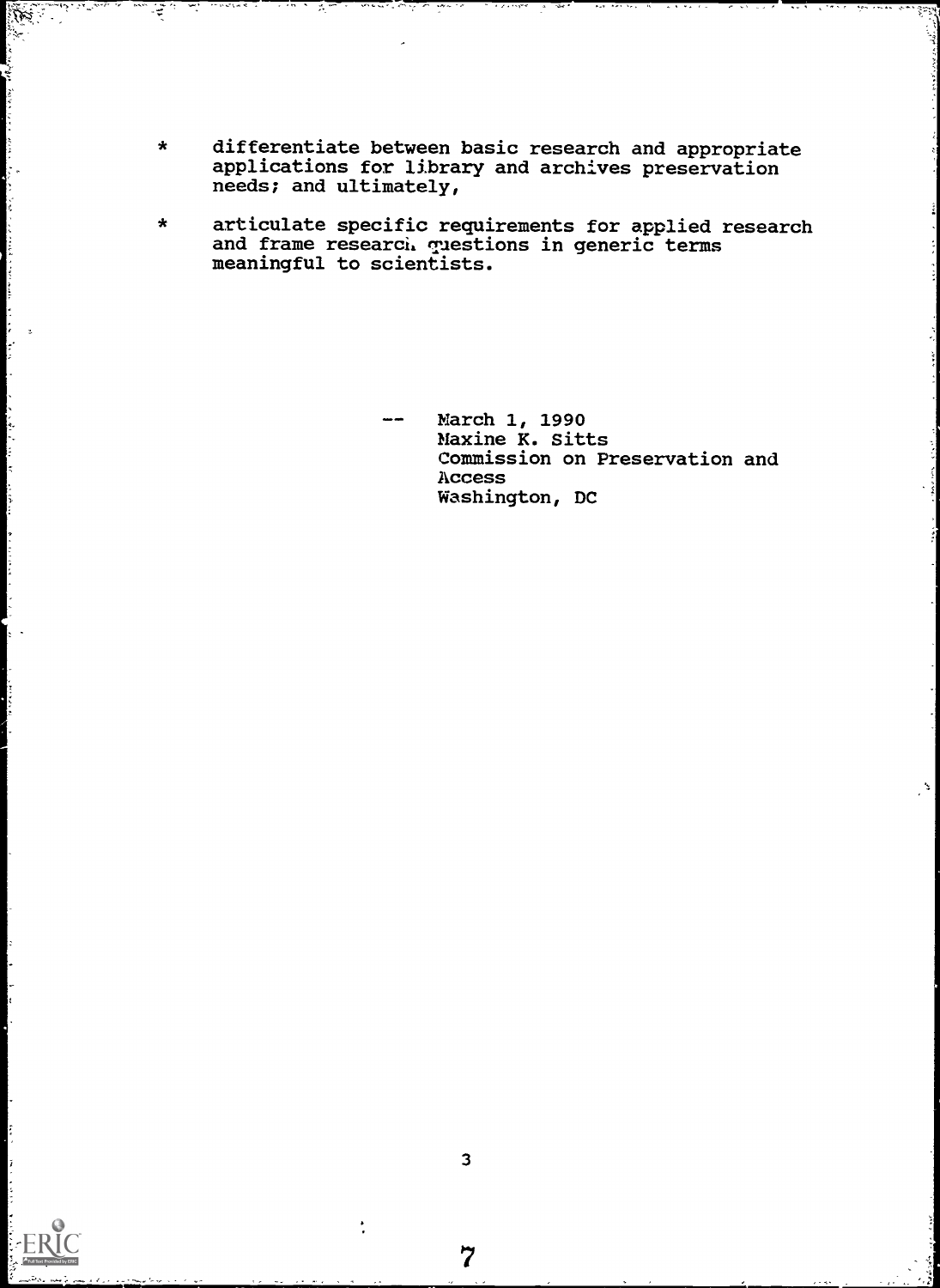#### LABORATORIES AND ORGANIZATIONS

American Institute for Conservation of Historic and Artistic Works (AIC), 1400 16th Street NW, Suite 340, Washington, DC 20036; telephone (202) 232-6636. Sarah Rosenberg.

AIC is a nor-profit professional membership association that coordinates and advances knowledge and practice in the maintenance and preservation of cultural property. The AIC Book and Paper Group (BPG) is composed of conservators working with books, art on paper, and archival materials. Members meet annually to address such issues as paper sizing, exhibition of materials, deacidification, conservation and curaterial relations, and conservation condition surveys.

Canadian Conservation Institute (CCI), 1030 Innes Road., Ottawa, Ontario, Canada K1A 008; telephone (613) 998-3721. Charles Gruchy, Director General; Kenneth Macleod, Director, Conservation Research; Raymond Lafontaine, Director, Conservation Services.

CCI is a branch of the Canadian Department of Communications and was established in 1972 to provide conservation treatment, research and training to public museums and galleries in Canada, Although Conservation Services primarily provides treatments, its conservators are involved in some research projects. Conservation Research Services (CRS) includes three divisions: Analytical Research Services (ARS), Environment and Deterioration Research (EDR), and Conservation Processes Research (CPR). CCI publishes biennial rev<sup>4</sup> ws of its research projects, a newsletter, notes, and :echnical bulletins.

CRS presently is conducting research in a number of areas of conservation interest including treatment methods for waterlogged wood-metal composites; the composition of paints used by Canadian native cultures; the volatile emissiohs from museum display storage and packing materials; adhesives and consolidants used in conservation; analytical methods; and silver polishing. CRS also provides direct analytical, technical, and scientific support to conservation departments in Canadian museums and art galleries.

1111111a11111111111111.1111111MOMMEN,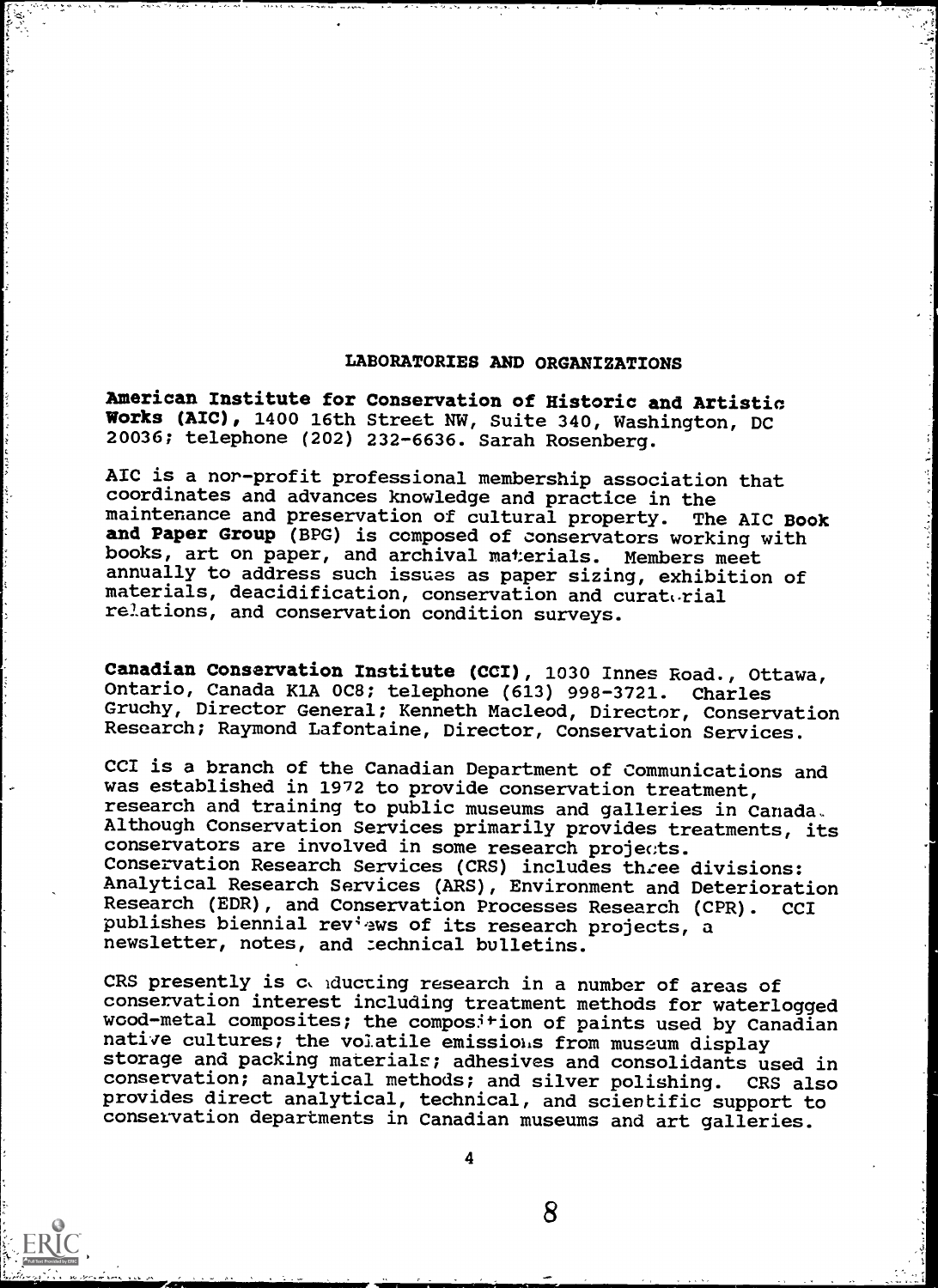Although its work is principally directed to museums and art galleries, CCI's research in the area of paper conservation is<br>equally applicable to archives and libraries. Projects in this equally applicable to archives and libraries. area include: The Effects of Alkali on the Long-Term Stability of Cellulose; The Development of Methods for the Characterization of Protein Materials for Use in the Evaluation of Conservation Treatments; and The Use of Enzymes in Conservation. One project, An Evaluation of the Effects of Sulphuryl Fluoride (Vikane) On Ligneous and Cellulosic Material, has been carried out as part of a joint study of Vikane with the Getty Conservation Institute and the Conservation Analytical Laboratory of the Smithsonian Institute.

Conservation Analytical Laboratory (CAL) of the Smithsonian Institution, Museum Support Center, 4210 Silver Hill Road, Suitland, MD 20746; telephone (301) <sub>-</sub>38-3700. Dr. Lambertus van Zelst, Director; Marjorie W. Cleveland, Senior Technical Information Specialist.

CAL engages in research in the conservation and study of museum<br>objects and other materials of historic importance. It also objects and other materials of historic importance. serves as a resource for scientific and technical support to various museums of the Smithsonian as well as to museum professionals at large.

Conservation scientists are engaged in a variety of studies on the composition of materials in historic objects, including paper, and the influences of these compositions on the properties of the materials. They also study the influence of external factors, such as the environment, or certain treatment methods on these properties. Of special importance are studies of the changes in chemical and physical properties with age, and the causes and stabilization of deterioration in museum objects. Research efforts of staff in the conservation treatment department are directed at the development and improvement of conservation treatment technology. Conservators -- all specialists in particular groups of materials and types of objects -- perform actual treatments of Smithsonian collection<br>items. This work, parts of which are often done in cooperation This work, parts of which are often done in cooperation with the scientific staff, leads to general research in treatment methodology.

Examples of research: Long-term investigation of the validity of accelerated aging of paper and other cellulosic materials (reliable acceleration of reactions is essential in order to validate the efficiency and safety of preservation treatments: David Erhardt, research organic chemist). Research on various aspects of treatment through light bleaching and on the effects of a range of aqueous and solvent treatments on the surface texture and strength of paper artifacts. *I* joint investigation

5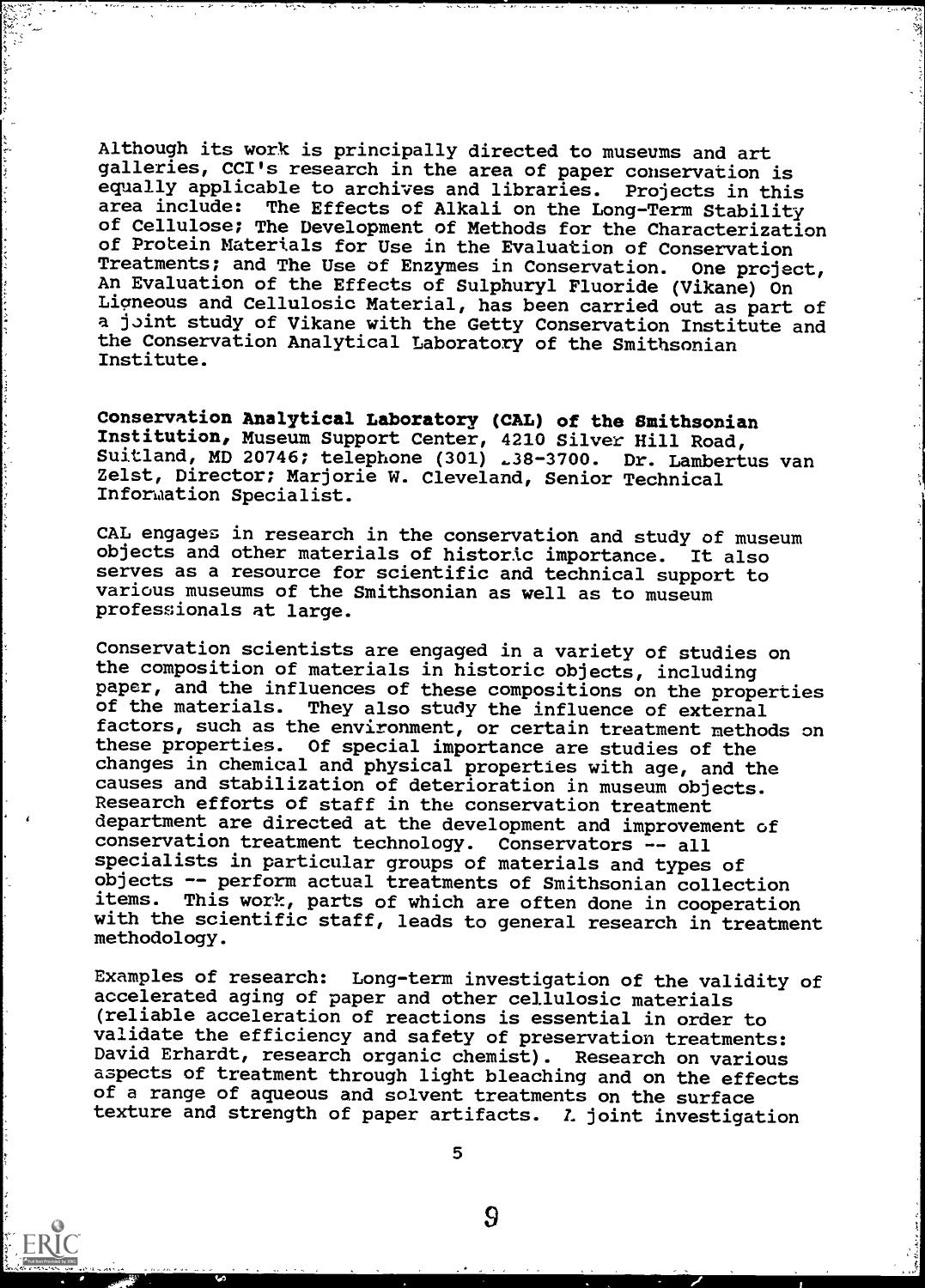with the Getty Conservation Institute and the Canadian Conservation Institute deals with the effect of sulphuryl fluoride fumigant on a wide range of materials.

Getty Conservation Institute (GCI), 4503 Glencoe Avenue, Marina del Rey, CA 90292-6537; telephone (213) 822-2299.

GCI Newsletter is distributed free of charge three times a year. GCI furthers scientific knowledge and professional practice in conservation, including needs of fine art collections, historic buildings and sites, and archaeological and ethnographic<br>materials. It has established programs in conservation It has established programs in conservation science, training, and documentation. The Scientific Research Program operates in two locations -- at the Institute headquarters and at the Getty Museum in Malibu, CA. Research is developed in five areas: the museum environment, conservation materials and the museum environment, conservation materials and techniques, new or improved analytical techniques, architectural conservation, and in-situ archaeological conservation. The program includes research undertaken by GCI's own scientific team and research conducted in collaboration with scientists and conservators in the USA and abroad. Priority is given to projects of international concern, to those not previously addressed by other institutions, and to those that complement research conducted elsewhere. The in-house research program investigates materials and products that are used in conservation and explores the applicability of new technologies and analytical methods to conservati\_n practice.

Conservation materials research currently focuses on coatings and consolidants, with the objective of providing information on the physical and chemical properties and aging characteristics of materials commonly used in conservation treatment. Advances or new technologies are studied for their potential application to conservation research and practice. In addition, 20 major conservation research projects have been established in collaboration with institutions in Europe and North America.

Image Permanence Institute (IPI), 50 West Main Street, Rochester, NY 14514; telephone (716) 475-5199. James Reilly. [Although IPI's research is not primarily related to paper, adhesive, and mold, as defined in the introduction, its work on microfilm is directly related to the Brittle Books initiative.]

The IPI at Rochester In.titute of Technology is working on four grant-funded projects dealing with photographic and microfilm preservation. Founded in 1985, IPI is a nonprofit academic institute whose main purpose is research in the stability and preservation of imaging materia' . The principal sponsor of IPI is the Society for Imaging Science and Technology. Policy for IPI is determined by a Board of Advisors, which includes

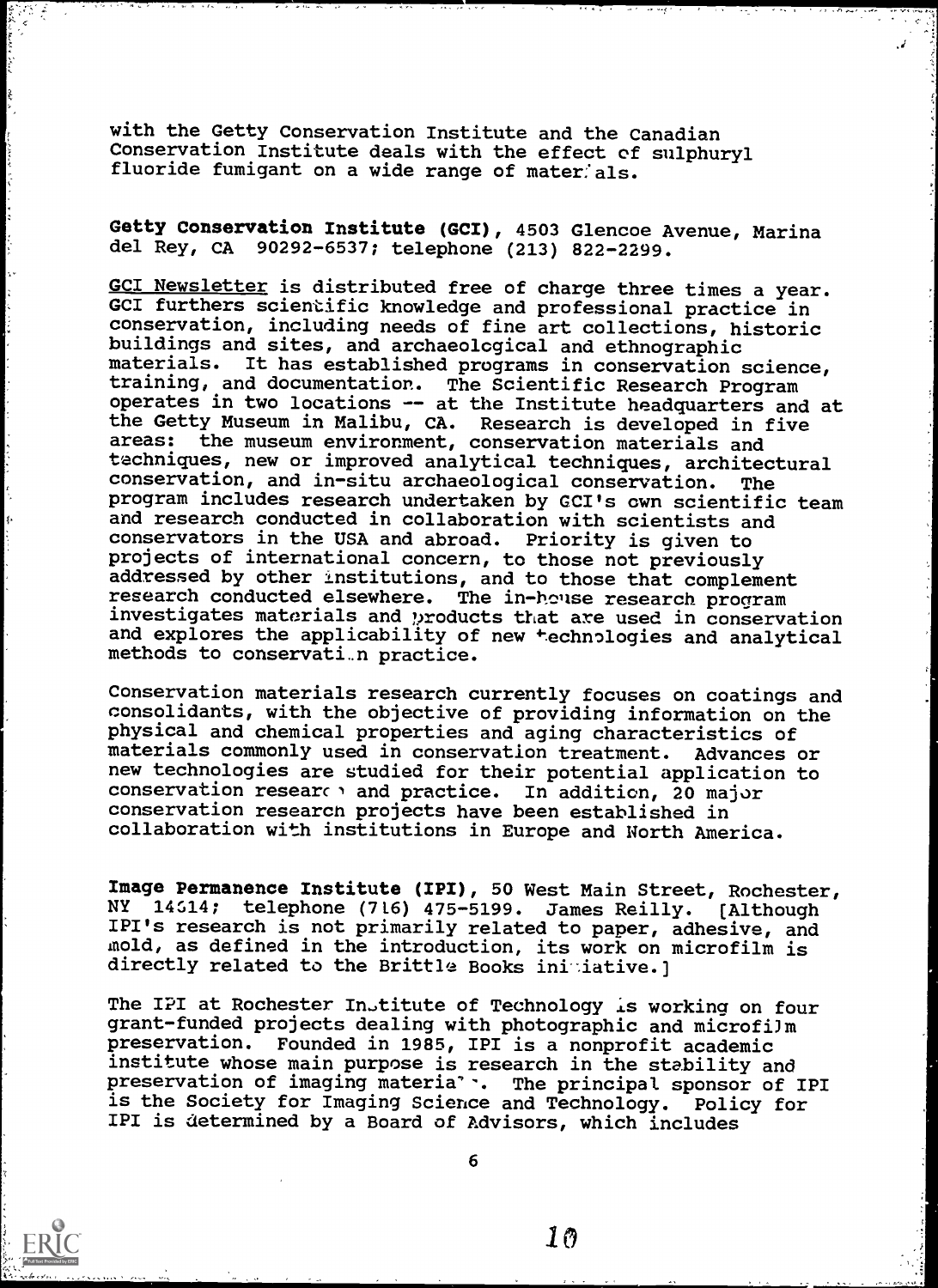photographic manufacturers, museums, federal agencies, archival suppliers, and micropublishers. IPI also offers testing and contract research services on archival products, and participates in committee work on ANSI and ISO standards dealing with permanance of images.

Examples of Research -- Microfilm: With funding from NEH's Office of Preservation, the National Historical Publications and Records Commission (NHPRC), and the New York State Library Preservation Grant Program, IPI has been working for three years to find ways to make microfilm more resistant to Redox blemishes, silver mirroring, and other forms of oxidative attack. The initial success of this research was a new accelerated test method with which to compare and evaluate the effectiveness of protective treatments. Using this test, it was first determined that selenium treatment of microfilm did not provide sufficient protection. After examining a number of other possible treatments, a new approach known as polysulfide treatment proved to be successful in helping film resist even the harshest peroxide atmosphere. New research: As a result of a \$485,083 outright and matching grant from NEH, IPI will examine the effects of common air pollutants on all types of microfilm. The project will take three years and will expose film to hydrogen sulfide, nitrogen dioxide, ozone, and sulfur dioxide at controlled temperature and relative humidity. The information gained from the project will help to set maximum pollutant levels for storage areas and determine which gases constitute the biggest threats.

Color Microfilm Research: With funds from the Getty Grant Program under contract from the Commission on Preservation and Access, research is being conducted on the dark stability of commonly used color microfilm products. The study will examine dark stability at various humidity levels and will provide information to the library community that goes well beyond data that the manufacturers provide.

Research on Acetate Safety Film Deterioration: Research funded by NEH, NHPRC, and Eastman Kodak concerns the growing problem with degradation of cellulose acetate safety film bases. The research will investigate the role of storage temperature and humidity in the deterioration process for all of the major types of acetate film. The project involves about 22,000 samples. In addition to chemical and physical tests on the film bases, changes in the gelatin emulsion also are being measured. IPI hopes to learn what conditions trigger deterioration and, conversely, what conditions are needed to guarantee film survival. The data will answer such questions as whether cold storage is necessary or beneficial, and whether reducing the storage relative humidity to 20% from 50% will significantly cxtend film life.

7

1.1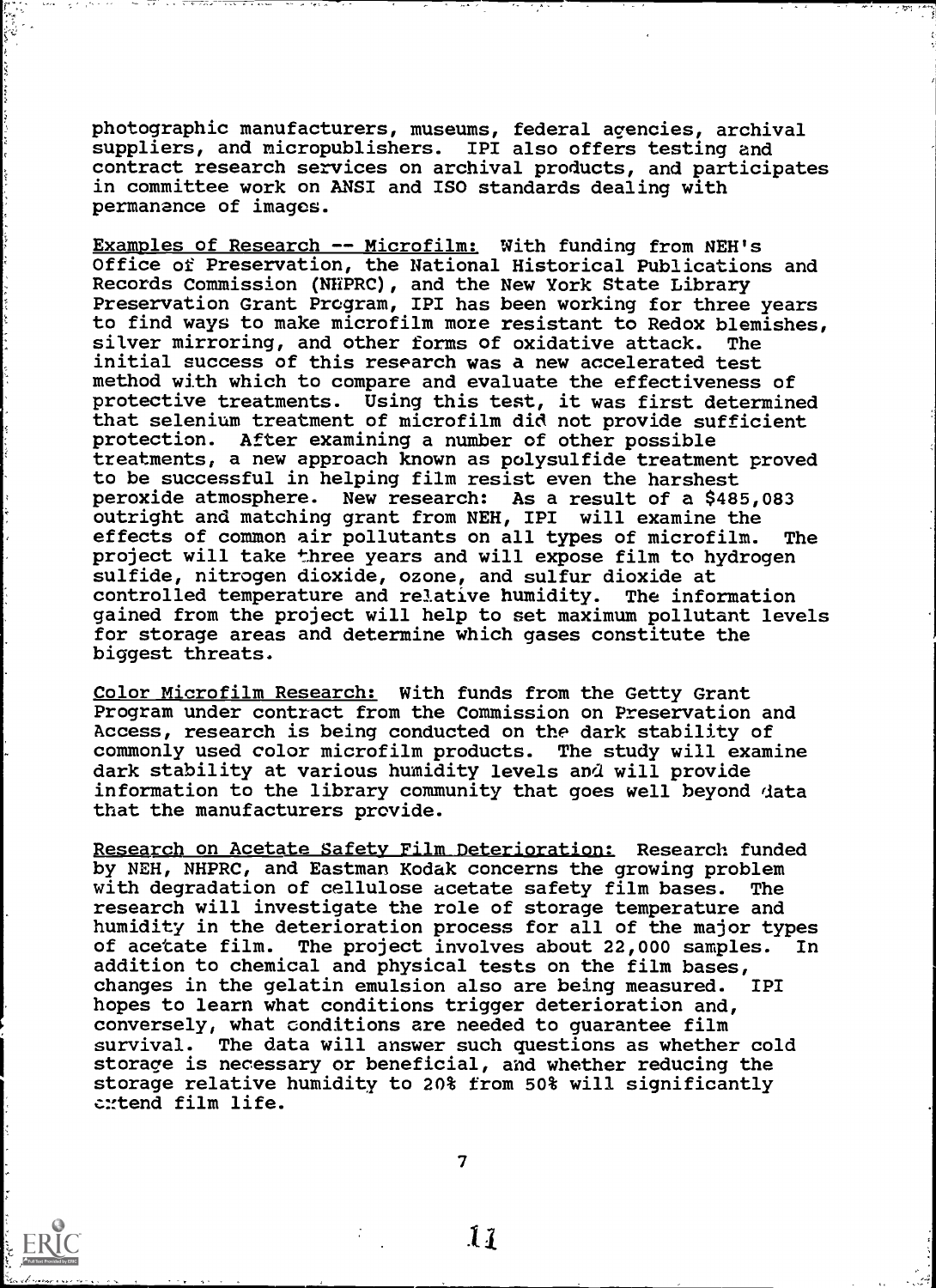Library of Congress (LC), Washington, DC 20540. Chandru Shahani, Research Officer, Preservation Research and Testing Office; telephone (202) 707-5634; Henriette Avram, Associate Librarian for Collections Services; telephcle (202) 707-6240.

The library's Preservation Research and Testing Office, in concert with other research laboratories and the private sector, engages in research projects designed to improve present preservation techniques and explore new technologies that can be applied to the preservation challenge. Staff scientists provide technical support for LC's preservation and conservation activities and undertake fundamental research to explore the chemical and physical characteristics of information media and mechanisms of deterioration. Basic research also provides the data needed to determine standards in such areas as conservation treatment, environmental control, and preservation supplies.

Descriptions of work in progress, which have not previously been published, are provided in a paper by Chandru Shahani at the end of this listing (see page 17).

Mellon Institute, 4400 Fifth Avenue, Pittsburgh, PA 15213; telephone (412) 268-6854. Paul Whitmore, Director. The Institute conducts research on the chemistry of paper from broad perspectives, including interaction with metals, polymer dispersions, and PVA adhesives.

National Archives and Records Administration (NARA). Washington,<br>DC 20408. Kenneth Harris, Director, Preservation Policy and Kenneth Harris, Director, Preservation Policy and Services Division; telephone (202) 523-3159; Alan Calmes, Preservation Officer, telephone (202) 523-5496. By contract with laboratories within the National Institute of Standards and Techn logy and the National Aeronautics and Space Administration, NARA supports research into the aging characteristics of paper, film, tape, and disk, to determine life expectancies of each and the means to monitor the materials for signs of deterioration and to establish optimal storage conditions for each type of medium. These are ongoing, long-term basic research projects, breaking new ground in chemistry and physics.

NARA's major role is as the keeper of the records of the federal government and as caretaker for the largest accumulation of original documents in the U.S. Materials of interest include handwritten, printed, mimeographed, and hectographed text on paper; printed maps with pencil or pen-and-ink annotations; photographs; original artwork; graphic art; lantern slides and modern black-and-white and color slides; architectural and engineering drawings and blueprints; motion picture film in black and white and color; video recordings; sound recordings on nearly every medium; and machine-readable records.

8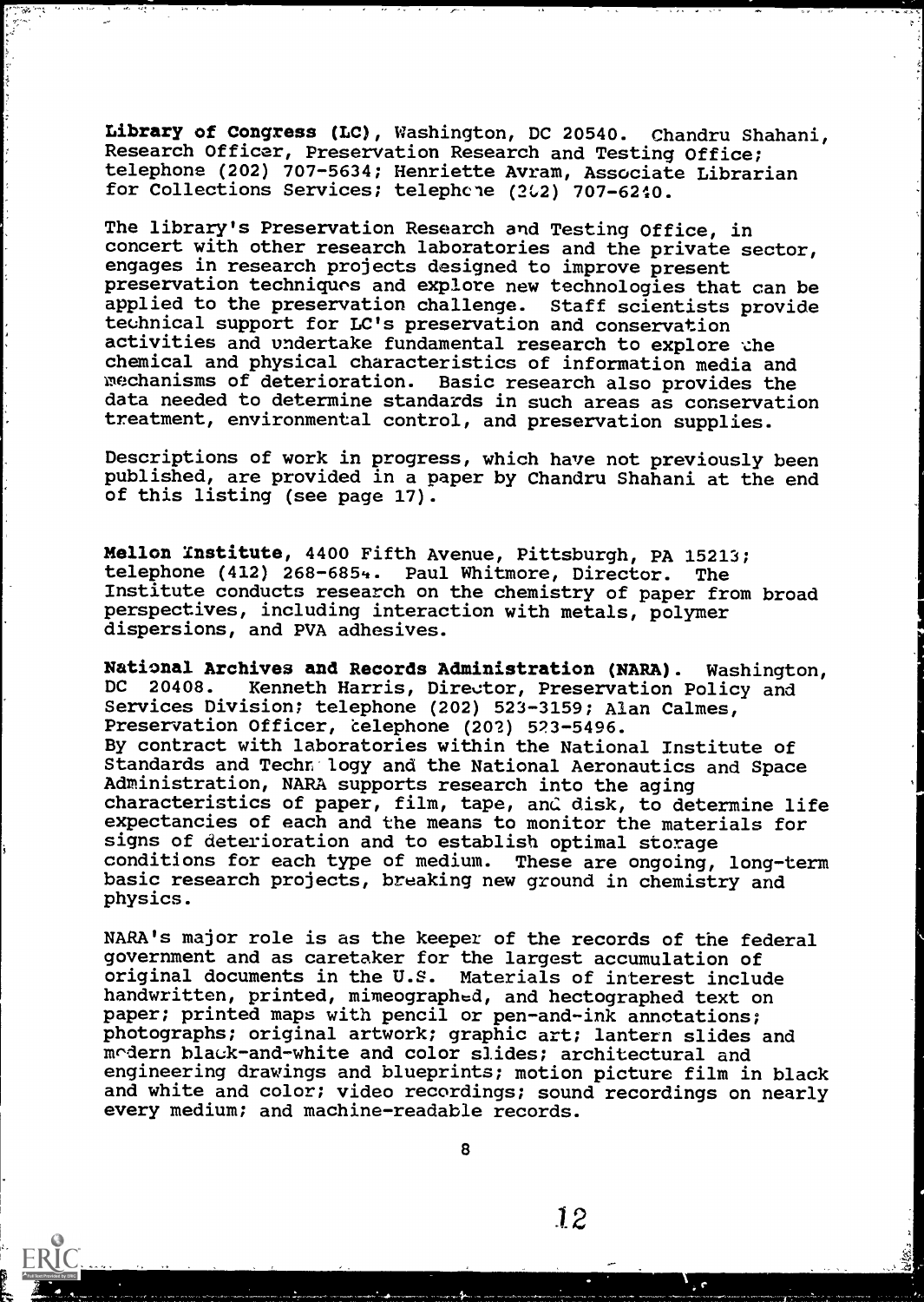Examples of in-house research: shrink-wrap study to determine the long-term effect on textblocks of shrink packaging damaged bound volumes ih stable plastic; a DEZ test run of mixed archival records by Texas Alkyls in the Summer of 1989; quality control testing of conservation materials and of housing and storage enclosures and development of specifications.

Technical Information Papers due for publication in Spring 1990 include: "National Archives Preservation Research Priorities: Past and Present" (Kenneth Harris, et. al.); "Preservation of Archival Records: Holdings Maintenance at the National Archives" (Mary Lynn Ritzenthaler); "Negative Duplication: Evaluating the Reproduction and Preservation Needs of Collections" (Steve Puglia); "Archival Copies of Thermofax, Verifax, and Other Unstable Records" (Norvell Jones).

UNESCO, Division of the General Information Program, UNESCO, 7, Place de Fontenoy, 75700 Paris, France.

UNESCO publishes papers produced by experts on particular research topics through its General Information Programme and UNISIST. An example: "Prevention and Treatment of Mold in Library Collections with an Emphasis on Tropical Climates: A Records and Archives Management Programme Study," by Mary Wood Lee (June 1988, RAMP PGI-88/WS/9), and "Study on Integrated Pest Management for Libraries and Archives" by Thcmas A. Parker (October 1988, RAMP PGI-88/WS/20).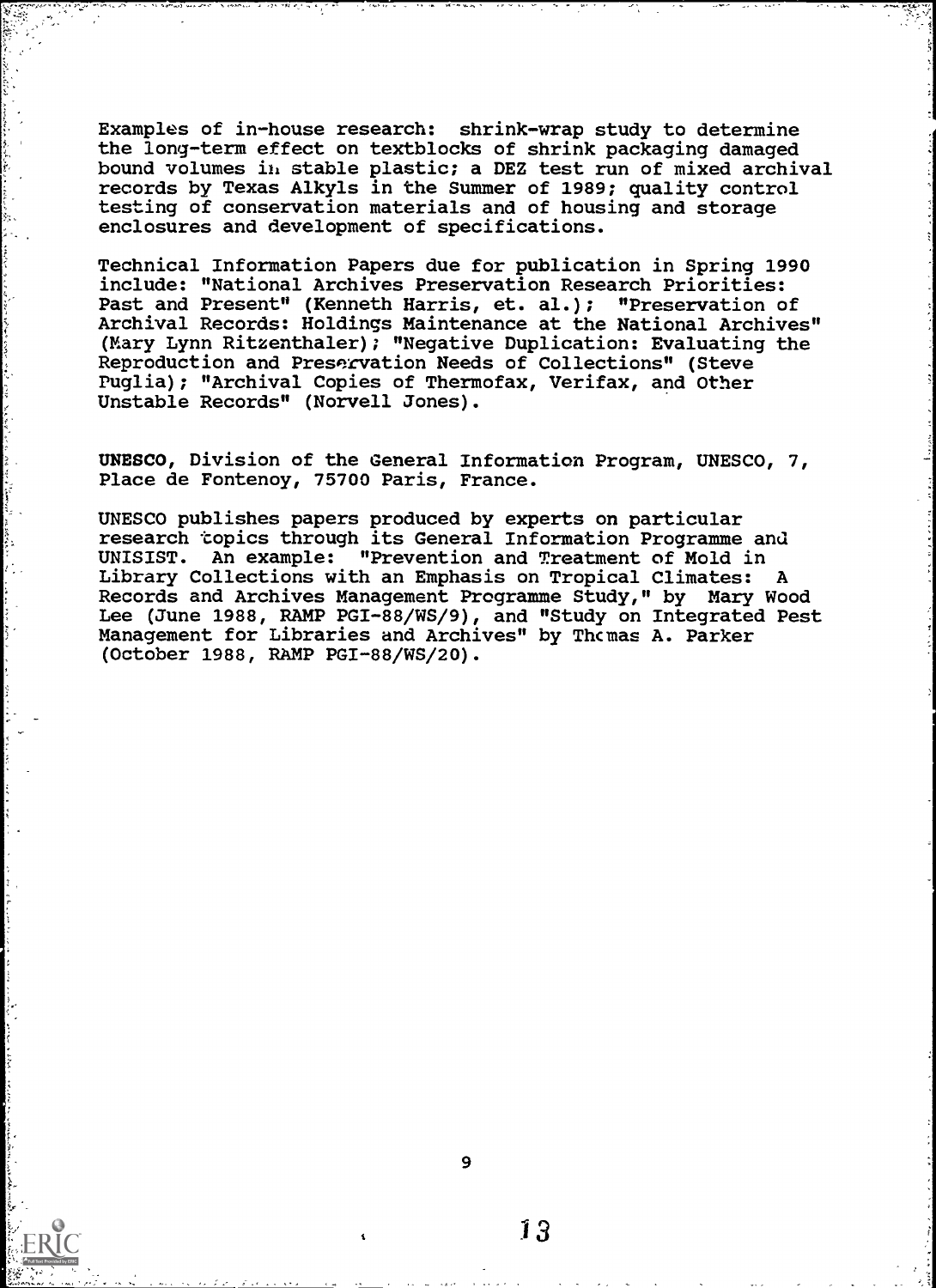#### INDEXES, ABSTRACTS, AND DATABASES

Annual Review of Conservation Research Activities (published for five years up until 1987). Canadian Conservation Institute (CCI), 1030 Innes Road., Ottawa, Ontario, Canada K1A 2C8.

Descriptions of all research projects, including purposes, goals, and est mates of likely duration. Includes description of what has been accomplished to date including reports and publications emanating from the project, as well as details about what is intended in the current year. Also includes staff working on specific projects. Examples of research from 1987 edition: Characterization of the behavior and function of lining supports and adhesives; the effects of alkali on the long-term stability of cellulose; the design and use of vacuum suction tables in paintings, paper, and textile conservation; research on effects of relative humidity on paper.

Art and Archaeology Technical Abstracts (AATA), Editorial Office, The Getty Conservation Institute, 4503 Glencoe Avenue, Marina del Rey, CA 90292; telephone (213) 822-2299. Jessica Brown. \$30,00 per volume. Volumes 1-7 OP; Volume 8-present (1970-present) available.

Conservation reference publication of abstracts on the technical examination, investigation, analysis, restoration, preservation, and documentation of works of historic and artistic value. Approximately 3,000 abstracts per year. Conservation topics in AATA include environmental control, causes of deterioration, and analysis, treatment, and techniques of paper, books, and From the 1989 edition: "A study of the properties of aged starch paste" (V. Daniels); "Paper complexity and the interpretation of conservation research" (Antoinette Dwan); "An evaluation of ortho-phenyl phenol as a fungicidal fumigant for archives and libraries" (John H. Haines and Stuward A. Kohler); and "Vapor phase consolidation of books with parlene polymers" (Bruce J. Humphrey).

10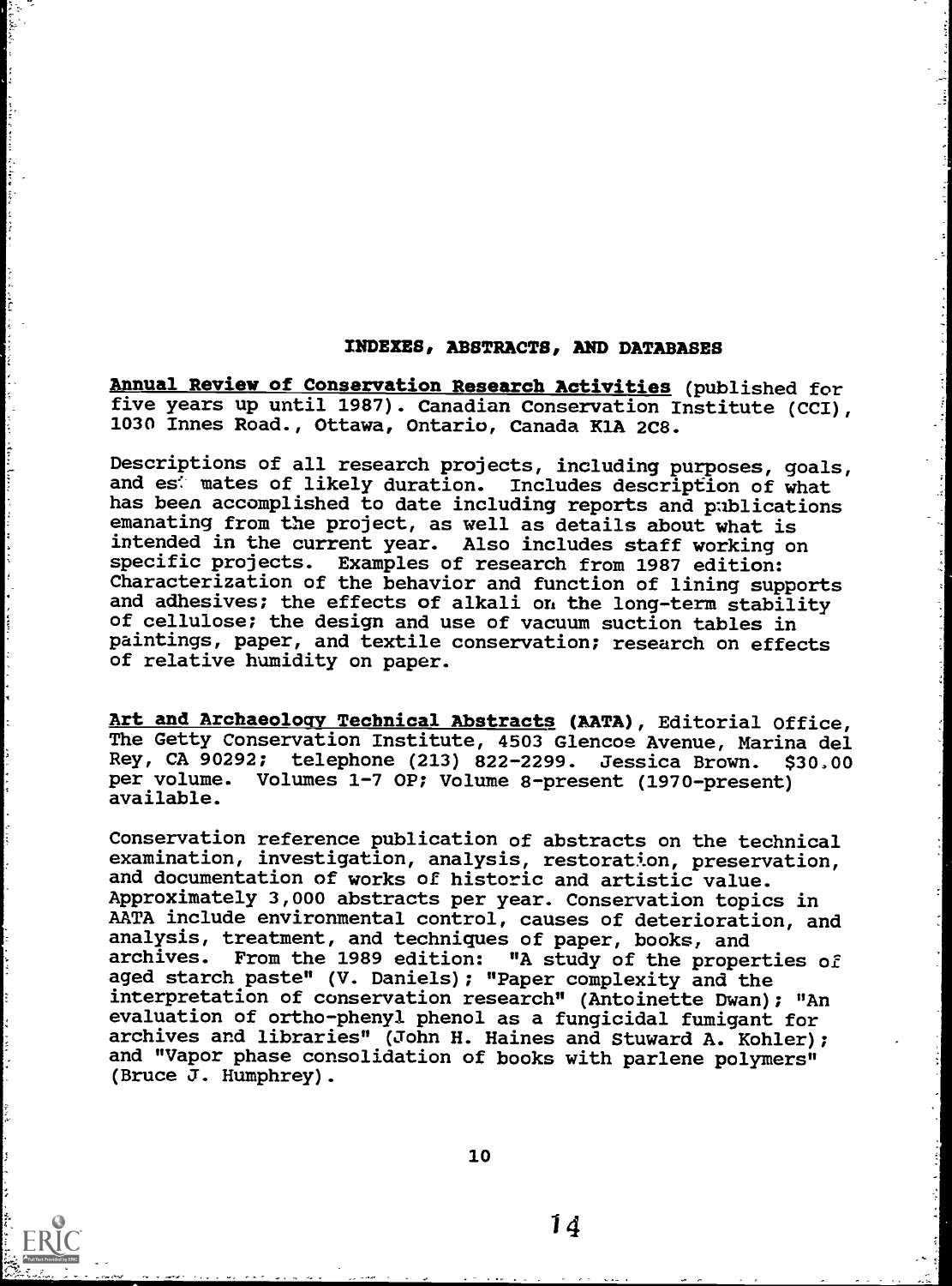CCI Research Project Review - 1989, (draft). Canadian Conservation Institute (CCI), 1030 Innes Road., Ottawa, Ontario, Canada K1A 2C8.

Sections related to paper conservation include: "An Evaluation of the Effects of Sulphuryl Fluoride (Vikane) on Ligneous and Cellulosic Material," "The Effects of Alkali on the Long-Term Stability of Cellulose," "Development of Methods for the Characterization of Protein Materials (for use in the evaluation of conservation treatments)," and "The Use of Enzymes in Conservation," all by Helen D. Burgess.

International Index of Conservation Research, 1988-first edition. (142 pages, plans for annual publication, \$6.00). Contact Cynthia Rockwell, International Center for Study of the Preservation and the Restoration of Cultural Property (ICCROM), Via di San Michele #13, 00153 Rome RM, Italy.

This first edition was published with the knowledge that it was not as complete as would be desirable, but to prevent the collected material from becoming outdated and to encourage a larger response in the future. It is geared for conservators, scientists, archaeologists, and architects in both developing countries and in larger laboratories, museums, conservation centers, and universities. The index does not try to record the "latest" research projects, but rather the general areas in which the professionals listed are working; thus it is a listing of "expertise areas" rather than actual research projects.

Major categories (which are divided into many sub-categories) of particular interest to libraries and archives include: climatology and environmental control, pollution and pollutants, methods of examination/instrumentation, biodeterioration and infestation, archives and library management, photographs, conservation materials; and documentation. The Ford Foundation provided financial support for the project, and the Conservation Analytical Laboratory provided technical support. ICCROM also maintains a mailing list.

Research Abstracts Scientific Program Report, compiled by James R. Druzik, Conservation Scientist, May 1989, 179 pages. Available at no charge from Getty Conservation Institute (GCI), 4503 Glencoe Avenue, Marina del Rey, CA 90292-6537; telephone (213) 822-2299.

Designed to serve as a useful reference aid to the range of scientific activities pursued by the GCI from its inception to the present, this report describes research conducted by the Scientific Program of GCI since 1984, including abstracts of all publications, conference proceedings, and listings of personnel and collaborating institutions. The scientific program is built

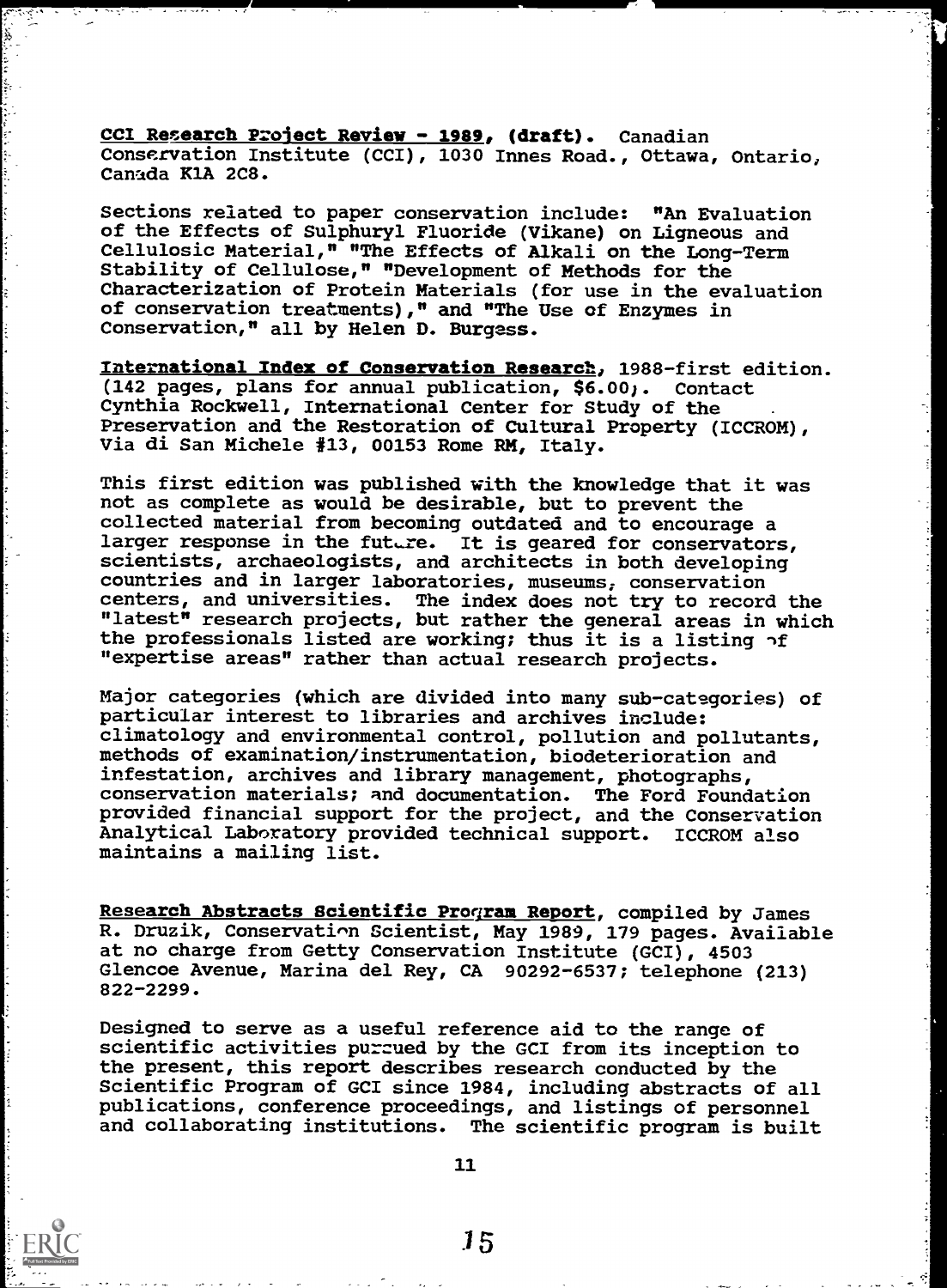around a core program divided into the topics of (1) Museum Environment, which includes libraries and archives, (2) Architectural Conservation, (3) Conservation Materials and Methods, (4) Archaeological Conservation, and (5) New Technologies.

Researcl examples: "Study of the Effects of Sulfur Dioxide and Nitrogen Dioxide on Deacidified Papers - Parts 1 and 2," "Potential Adverse Effects of Pest Control Agents on the Materials of Museum Objects."

Conservation Information Network (CIN), 4503 Glencoe Avenue, Marina del Rey, CA 90292; telephone (213) 822-2299.

Provides rapid international access to a wide variety of information relevant to conservation research and practice. Online databases provide subscribers with up-to-date information on pertinent technical literature, materials used in conservation treatment, and observations regarding the practical application of these materials. Downloading and an electronic nail system also are available. In addition to direct database access, CIN offers regular printed publications of subsets of the databases and diskette copies of the information that can be used on a lo-al microcomputer. Subscribers also are given information necessary to develop their own databases.

Contributors include: Canadian Conservation Institute (CCU), Conservation Analytical Laboratory of The Smithsonian Institution, The Getty Conservation Institute, International Centre for the Study of the Preservation and the Restoration of Cultural Property (ICCROM), and International Council on Monuments and Sites (ICOMOS). The network is housed on a computer system operated by the Canadian Heritage Information Network (CHIN), which also provides technical support to the Development has been guided by the collaboration of the above partners; future direction and database contents will be determined by its users.

Descriptions of databases:

Conservation bibliographic database: Approximately 100,000 citations from the international conservation literature including books, journals, technical reports, and conference<br>proceedings. Coverage extends to any information that relate Coverage extends to any information that relates to the principles or practice of conservation and restoration. Features: all volumes of Art and Archaeology Technical Abstracts, including out-of-print volumes 1 through 7 and as-yetunpublished references; abstracts of ICCROM's library holdings, currently the largest existing library specific to conservation; compiled bibliographies; previously unavailable material from private sources; and new information gathered by a worldwide network of users and contributors.



12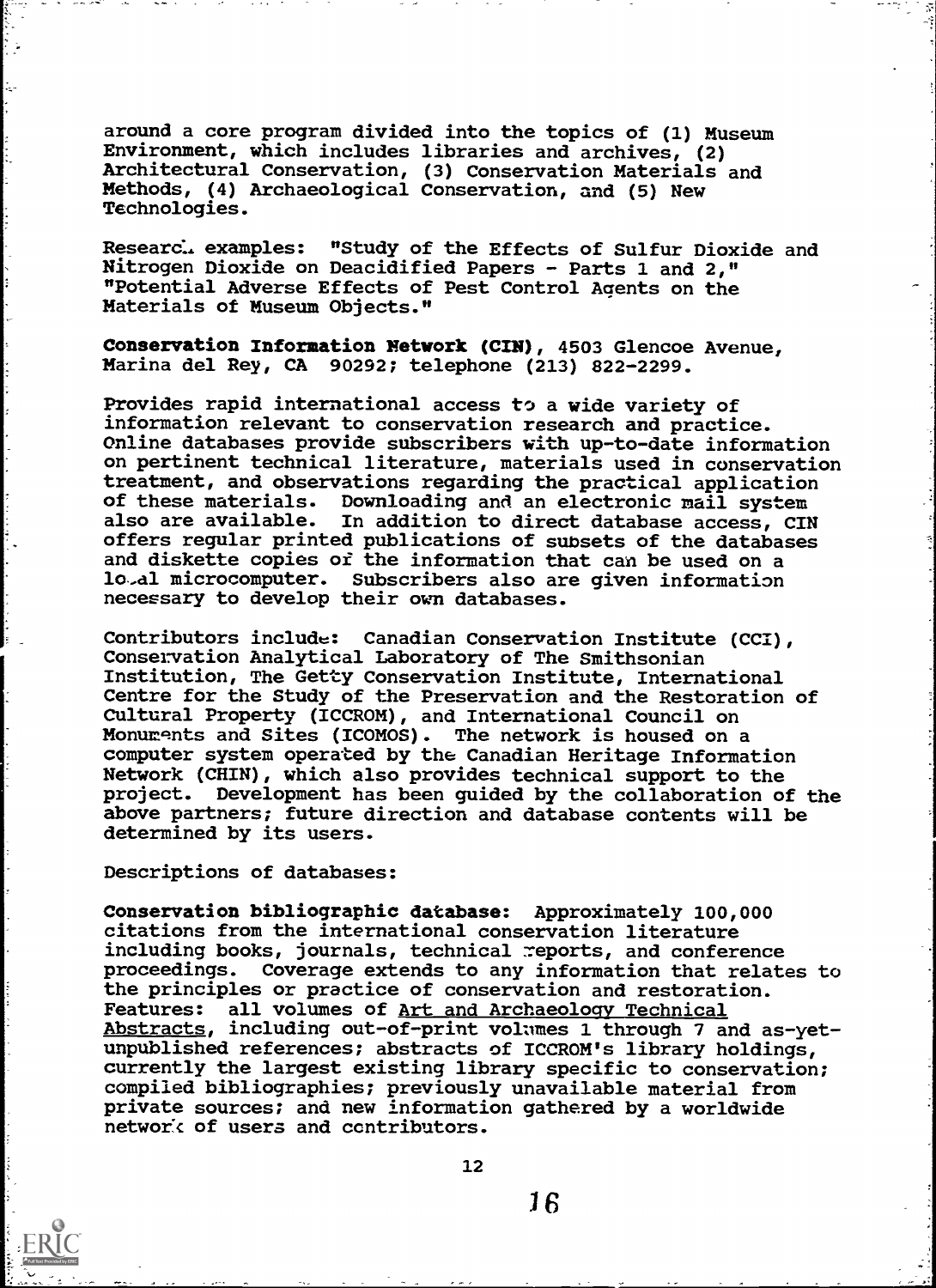Conservation Materials Database: Over 1,000 records of technical information on materials used in conservation that result from objective, quantifiable research; categorization according to safety and optical, chemical, physical, mechanical, and thermal properties; information on materials of potential use to the profession based on their technical properties; records based on practical assessments and observations of materials that have been used in treatments; cross-indexing of references in the bibliographic database.

Product/Supplier Directory: Information on international manufacturers, distributors, and retailers of materials used in conservation.

The Commission requested an exploratory search of the bibliographic database from Marjorie Cleveland, Technical Information Specialist at the Smithsonian Conservation Analytical Laboratory, based on the information needs noted in this paper's introduction. Without any further narrowing of topics or time periods, the search provided 1200 titles on "deterioration and conservation of paper," 437 titles on "lining adhesives," 34 entries on "mold control," 97 entries on "accelerated aging  $\sqrt{s}$ paper," and 66 titles on "New PVA." Examples: "Accelerated aging of paper: The influence of acidity on the relative contribution of oxygen-independent and oxygen-dependent process" (J.S. Arney, C.L. Novak); "An evaluation of glues for use in paper conservation," (N.S. Baer); "Storage and preservation of books, periodicals and newspapers in tropical climates" (Wilfred J. Plumbe); "The influence of moisture content and temperature on the aging rate of paper," (Adriaan J.J. DePlooy); "New Adhesives for Bookbinding" (J. Miron).



13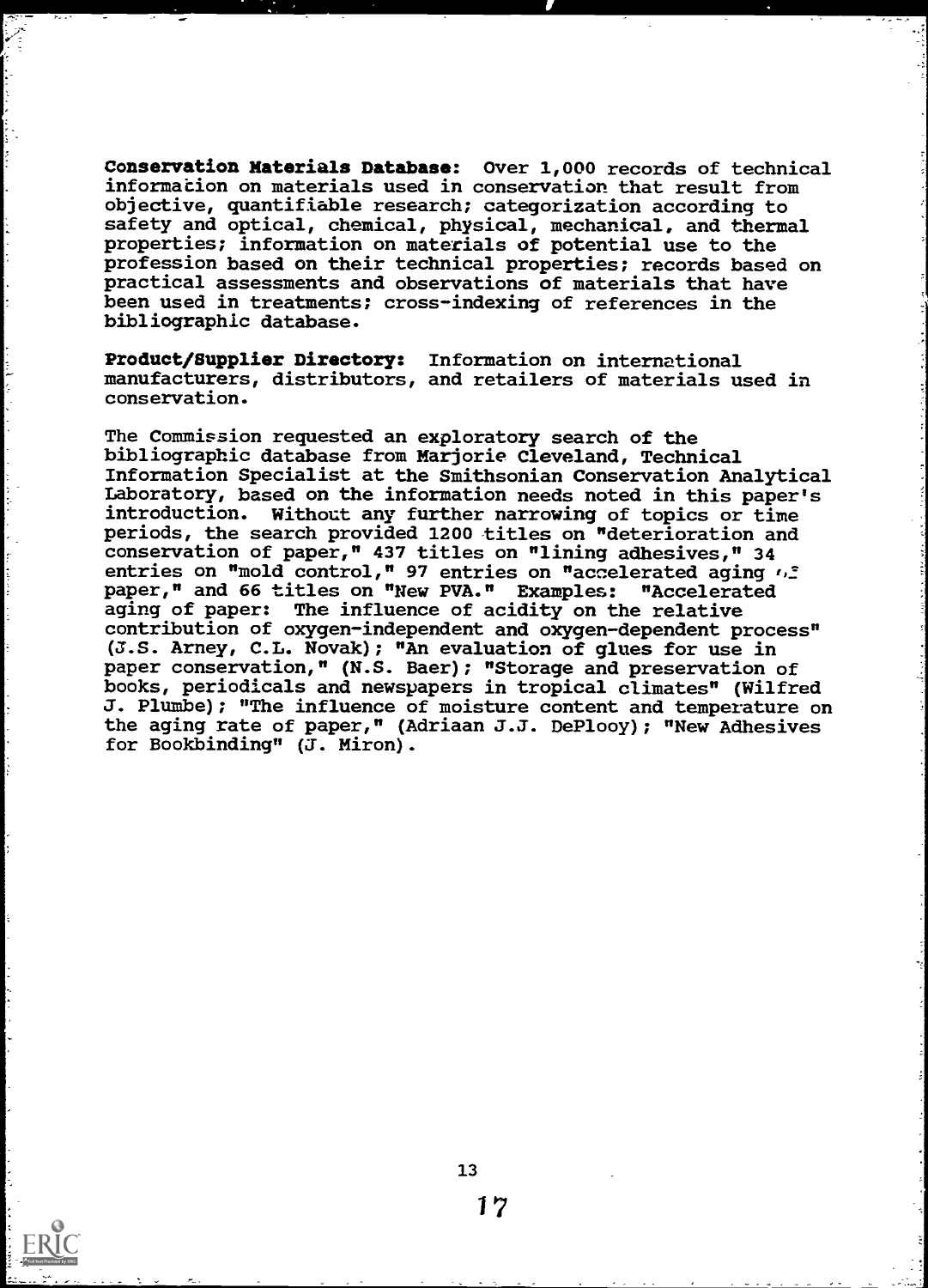#### PUBLICATIONS AND NEWSLETTERS

Abbey Publications, 320 E. Center, Provo, Utah 84606, Ellen McCrady. Information-gatherer and provider to the library and archive profession.

Two regular newsletters -- The Abbey Newsletter and Alkaline Paper Advocate --reporting on research, along with other areas of interest. Also maintains internal files on preservation research completed and in process. Also, publication: "Monograph Supplement I - 1989, Artificial Aging as a Predictor of Paper's Future Useful Life," (Helmut Bansa and Hans-H. Hofer), 23 pages, \$5.00.

Ageing/Degradation of Paper, A Literature Survey; Report No.1E, from FoU-projektet for papperskonservering, Stockholm. 139 pages, September 1989, ISSN 0284-5636. By Christer Fellers, Tommy Iversen, Tom Lindstrom, Thomas Nilsson, and Mikael Rigdahl.

"FoU-projektet for papperskonservering" is a Swedish R&D project on preservation and conservation conducted by the National Archives, the Royal Library, and the National Land Survey of Sweden, together with other major institutions responsible for the preservation of books and archival material. This literature survey was prepared by the Swedish Pulp and Paper Research Institute (STFI) and the Swedish University of Agricultural Sciences (SLU). Originally published in Swedish in February 1988 as the project's first report, it attracted enough attention in other parts of the world that an English translation was prepared in September 1989. The literary survey summarizes the most important known facts concerning the ageing and degradation of paper. It includes sections on: effects of ageing on the mechanical and optical properties of paper; fold number and folding endurance; chemical reactions during national and accelerated ageing; effects of environment on ageing; physical ageing; microbial decomposition of paper; effect or fibre raw materials, the paper making process and printing; comparison between natural and accelerated ageing of paper; and paper conservation.

14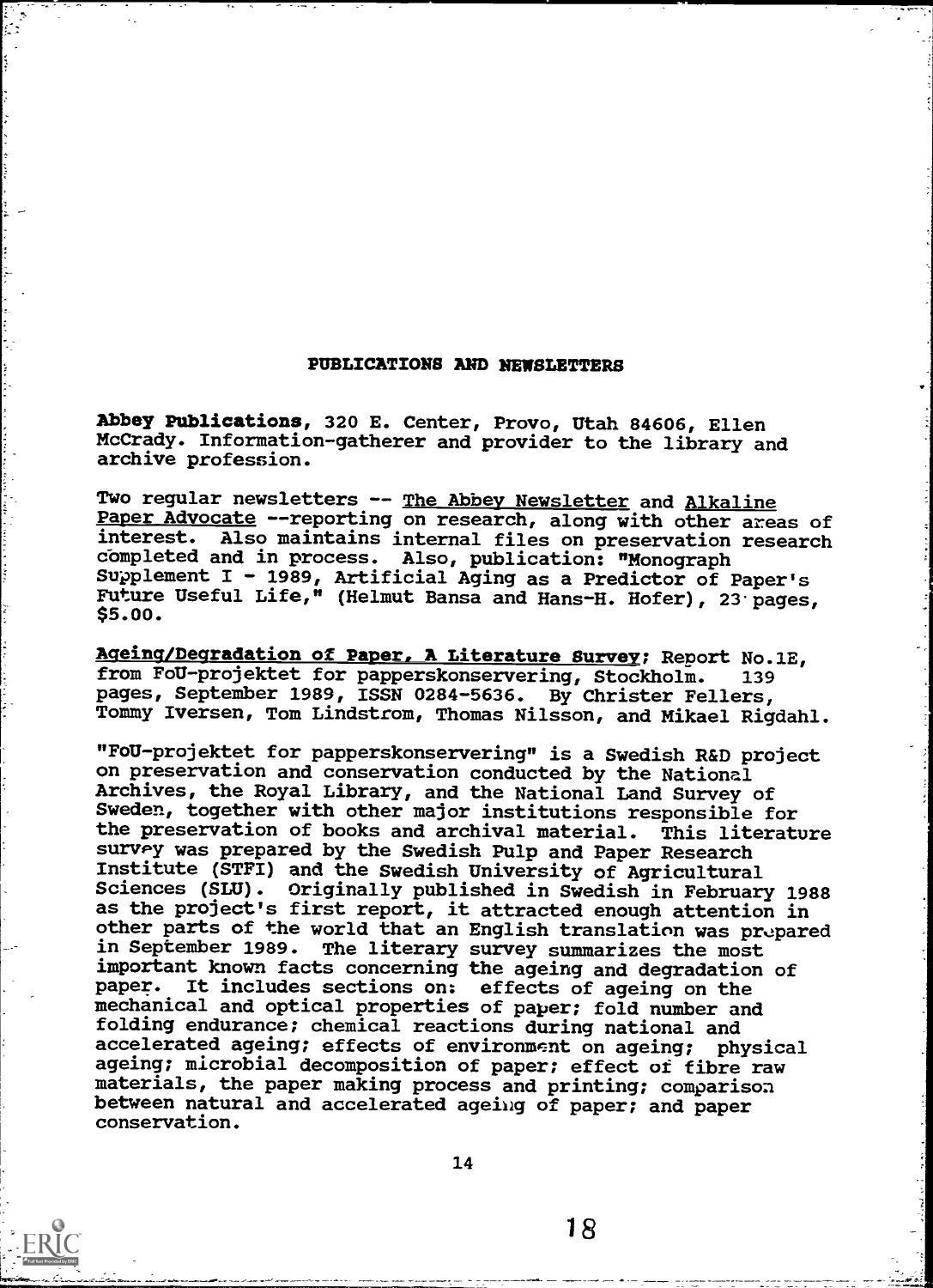American Institute for Conservation of Historic and Artistic Works (AIC), 1400 16th Street NW, Suite 340, Washington, DC 20036.

-- Book and Paper Annual (Volumes 1-7, 1982-1988. \$30 each for non-members). An anthology of papers from the Book and Paper Group (BPG) pertaining to the conservation and preservation of wcrks on art on paper, books, and library and archival materials, many of which were presented at AIC annual meetings.

-- Paper Conservation Catalog (3rd-5th editions, \$5-\$8.00 each). An NEH grant-supported project by AIC's Book and Paper Group (BPG) outlining treatment procedures and philosophies for the conservation of artifacts and art on paper, drawn from the technical literature and from interviews with practicing conservators.

Both the Annual and the Catalog are reference tools for BPG members, as well as for curators of art museums, historical societies, librarians, archivists, and collectors. Examples of<br>papers: "The Darkening and Bleaching of Paper by Various "The Darkening and Bleaching of Paper by Various Wavelengths in the Visible and Ultraviolet" (R.L. Feller, S.B. Lee, and J. Bogaard); "The Analysis of Degradation Products Extracted from Selected 19th Century Papers" (Eugene Cain); "Polyester Encapsulation in Signatures" (Glen Ruzicka); and "Effect on Paper pH and Alkaline Reserve from Magnesium Bicarbonate Introduced via Ultrasonic Humidification" (Bonnie Rose Curtin).

Conservation Science Group Newsletter, available from the Australian Institute for the Conservation of Cultural Material. Contact: The Editor, CSG Newsletter, c/o State Conservation Center of South Australia, 70 Kentore Avenue, Adelaide, S.A. 5000 AUSTRALIA.

First issue published November 1989. Members of the Australian Institute are being asked to supply information on their research, test programs, analytical methods, new problems, new sources of chemicals, and equipment for future issues. Included with the first issue was a list of conservation research projects being undertaken in the U.K. supplied by Peter Winsor, Information Officer of the Conservation Unit of the Museums and Galleries Commission.

Among research projects listed in the November 1989 newsletter: From Sue Bradley, The British Museum: Research on non-aqueous deacidification of paper (various researchers) and an assessment of fumigants (V. Daniels). From C. Velson Horie, Manchester Museum: Controlling heat from lighting and buildup of gaseous polluta,,ts in storage cases. From Ann Moncrieff, The Science Museum: Conservation of linen tracing paper (Barbara Hamman, Institute of Archaeology).

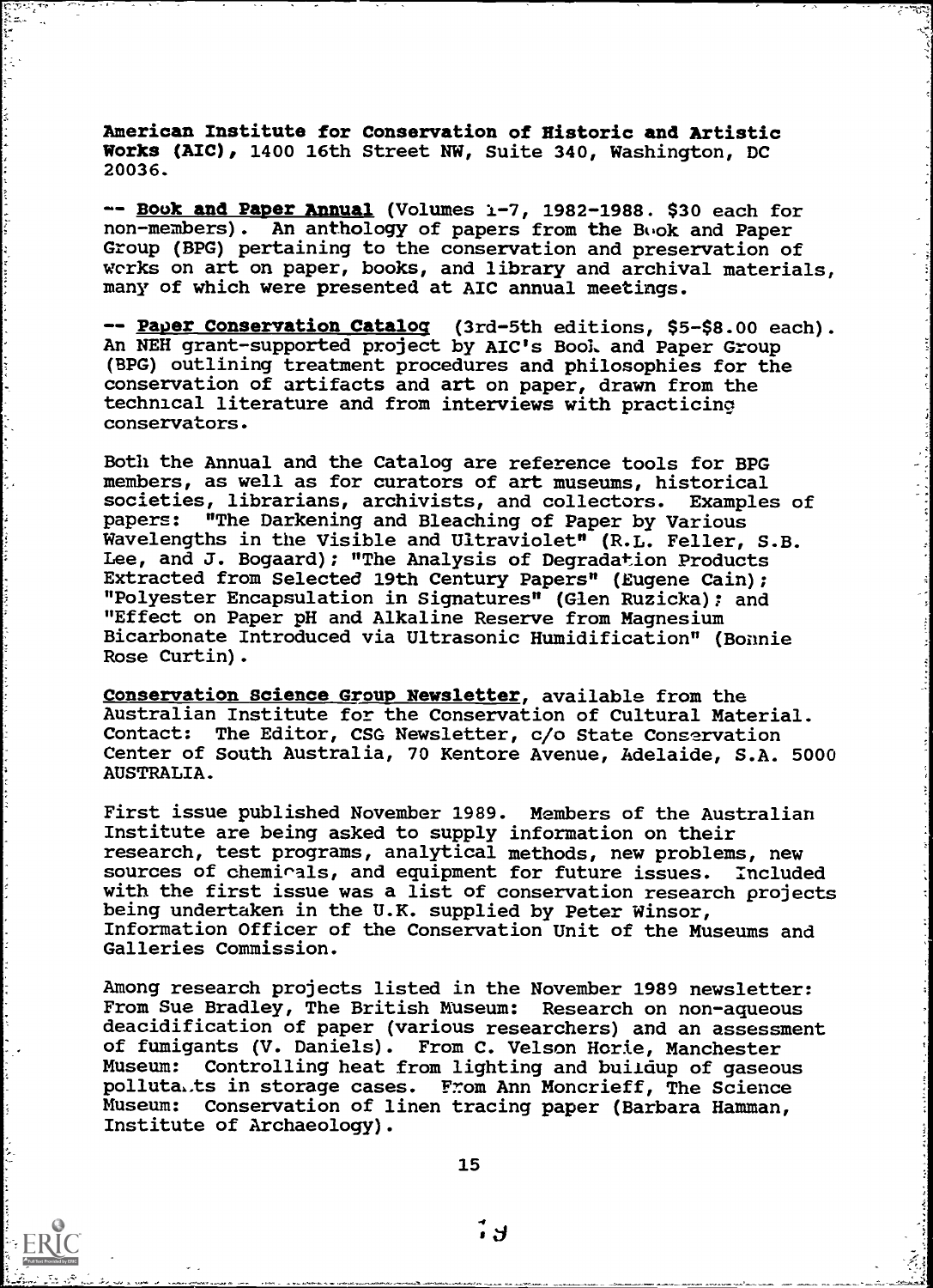Current Research in Library and Information Science, Including Initiatives and Investigations, a quarterly journal (March, June, August, December) published by The Library Association Publishing Limited, 7 Ridgmount Street, London, England WC1E 7AE; edited by Pirkko Elliott. ISSN 0263-9254. Descriptions of current research projects including the subject of "preservation" which appears under the Technical Processes category.

Library Conservation News, The National Preservation Office, British Library, Great Russell Street, London, England WC1B 3DG.

"A quarterly journal for everyone concerned with conservation." Examples of contents (from October 1989, No.25 issue): Progress on The British Library's support for research into the problem of paper decay and its search for treatments; lists of other publications with conservation research news; listing of upcoming events.

National Archives Preservation Research Priorities: Past and Present. National Archives Technical Information Paper No. 7 by the Staffs of the Preservation Policy and Services Division and the Archival Research and Evaluation Staff. 1990, 15 pages.

Includes sections on history of preservation research at the National Archives; descriptions of the organizational components responsible for preservation research activities; current research priorities including both paper-based and non-paperbased materials; and references. Current research priorities related to paper-based materials include in-house work or the monitoring of research on microenvironments and shrink wrapping, copiers and toners, methods of evaluating materials stability, fumigation, encapsulation, mass deacidification, paper strengthening, and ink and its effect on paper.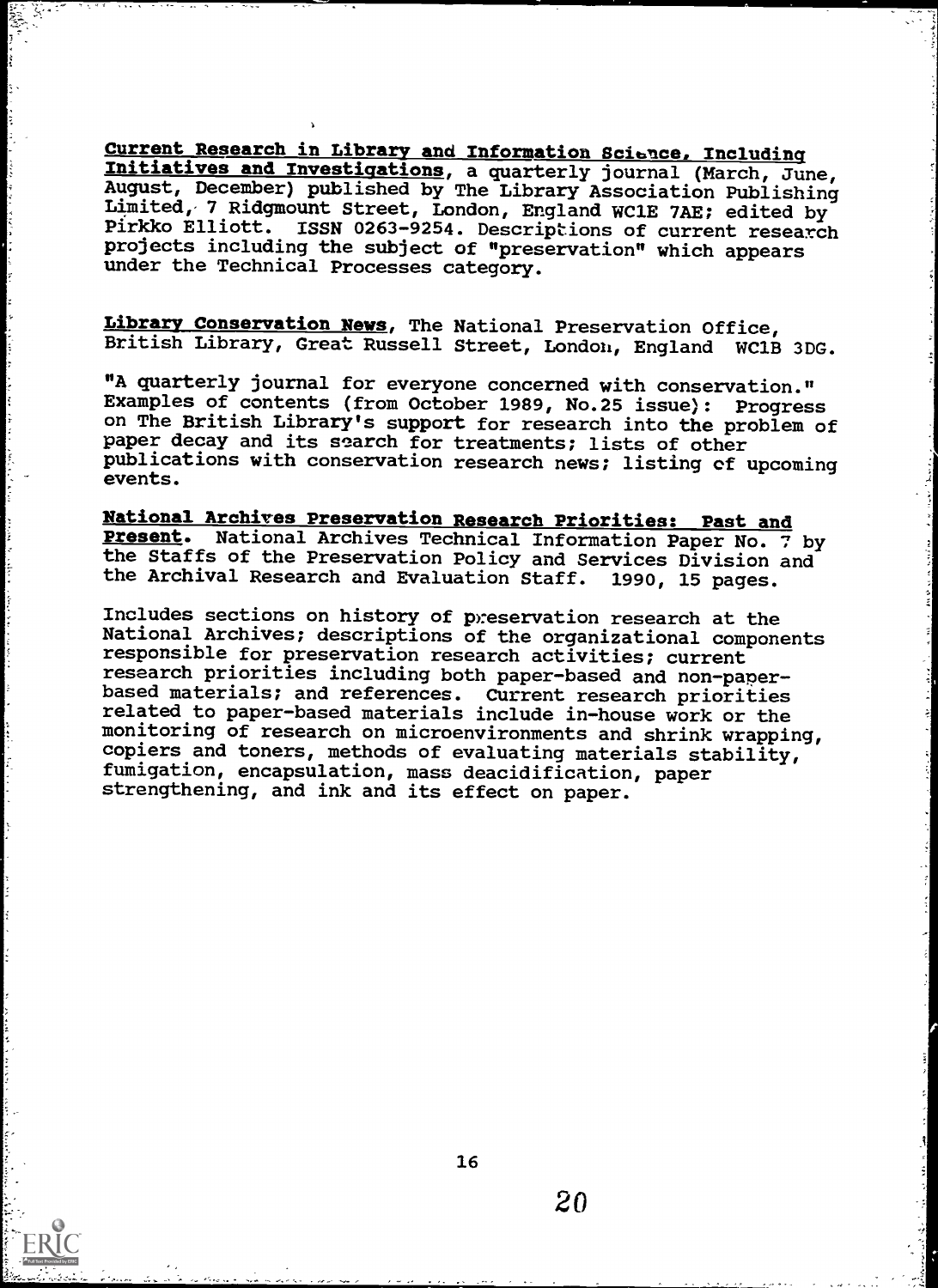Preservation Research at the Library of Congress Recent Progress and Future Trends

> Chandru J. Shahani Research Officer

Preservation Research and Testing Office Preservation Office

December 19, 1989

 $17^{21}$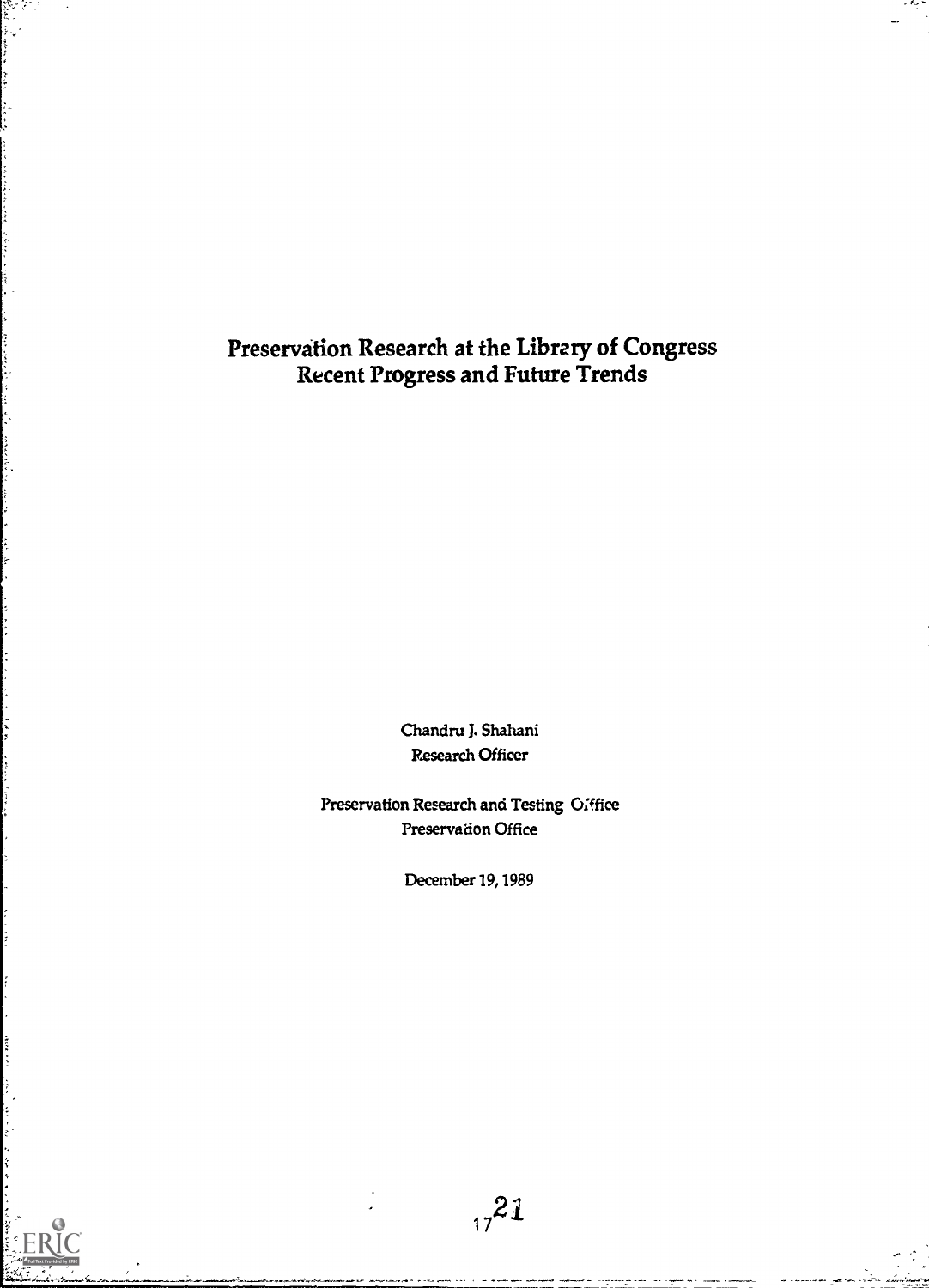#### Preservation Research at the Library of Congress Recent Progress and Future Trends

#### Chandru J. Shahani, Research Officer Preservation Research and Testing Office

December 19, 1989

Over the past several years, the bulk of R&T's resources were diverted in support of the diethyl zinc (DEZ) mass deacidification program to analyze and test deacidified sample books. Nevertheless, several new research projects in some useful areas of investigation have been undertaken. A few of these projects have been completed, and several are in progress while others await initiation in the near future. The present status of these projects and their progress are described below, along with recent progress in the diethyl zinc mass deacidification program.

#### 1. DEZ Mass Deacidification Project

The following account of progress of the dieunyl zinc mass deacidification project has been transcribed directly from an internal memorandum communicated recently by Dr. Peter Sparks:

#### DEZ Pilot Plant Testing:

The testing program at the Deer Park facility, managed by Sy Friedman, was brought to a close in September of this year. The objectives of this program were accomplished and all data and reports are in the Library. Key accomplishments over the last year were development of engineering data to support the design of the large scale facility, gathering information on optimum performance of the process, gathering information on the treatment of other formats such as large and small maps, large folios and manuscripts in boxes. The latter project proved to be most fruitful and it is clear that boxed manuscripts can be trea..ed easily and effectively. Moreover, there were positive results in the treatment of maps and folios that gave us enough information to be able to work out treatment procedures for these materials in a large scale facility. The contract for experimental work at Texas Alkyls is on its way to being closed. However, some thought should be given to keeping this contract open through the spring because the National Archives has indicated that they may want to do more experiments.

#### Toxicity of Zinc Oxide:

The toxicity program continues at the Battelle Institute in Columbus, Ohio. The acute exposure studies are complete, the

19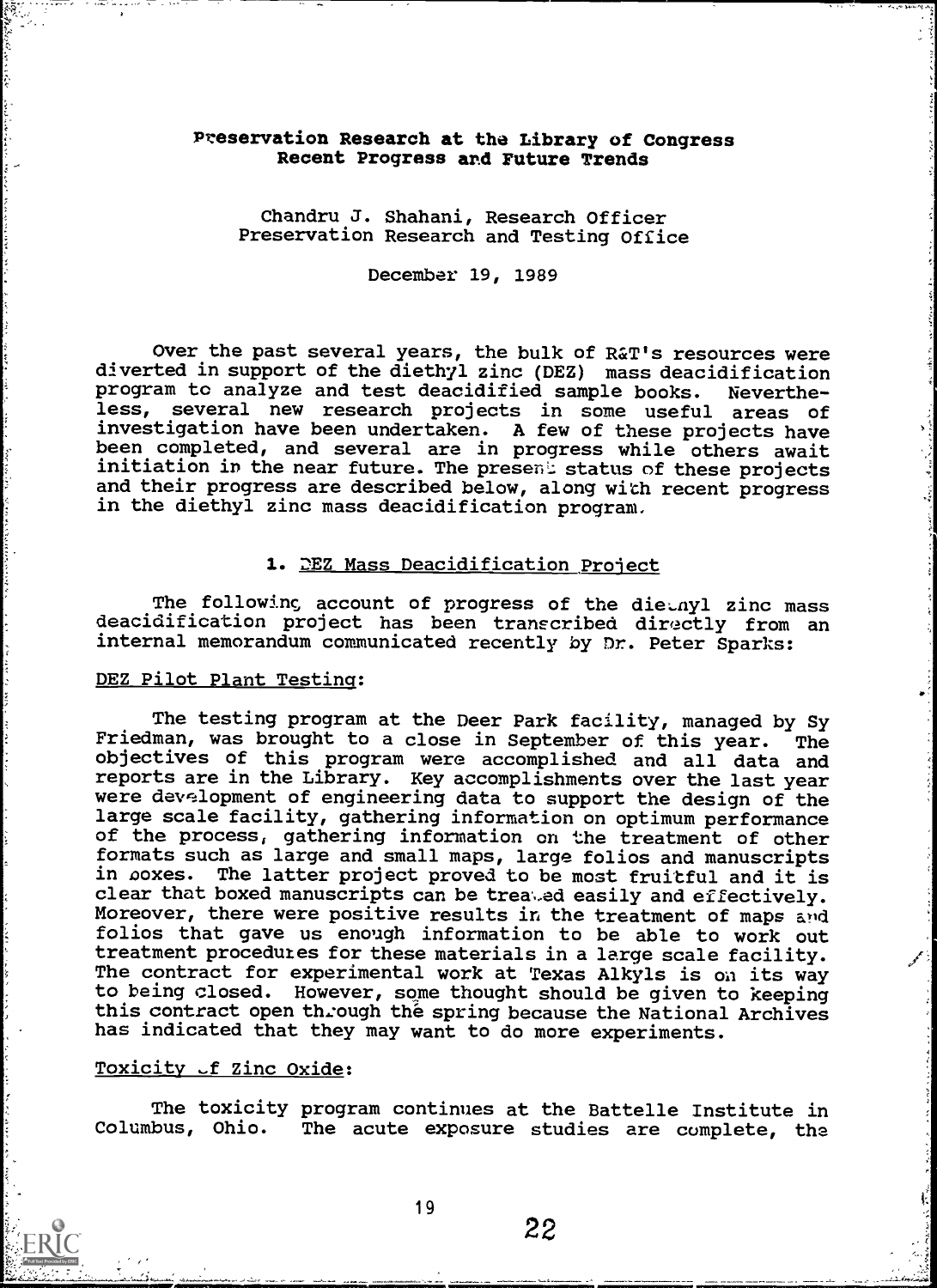report written and a final copy should be arriving in October. The sub-chronic study or 90-day exposure study has started on schedule. The exposures should be finished by the end of December and all data analyzed and a report written by June 1990. Dr. Lawrence Fishbein, former Deputy Director of the National Toxicology Program, is our consultant on this project and his contract will remain active so he can ccntinue to assist.

#### Quality Control:

The quality control project has collected information about how we would like to proceed but the final report must still be written. Dr. Sebera is managing this project.

Work on the mass deacidification procurement package is progressing. Initial information gathering regarding current mass deacidification technologies, characteristics of the Library's collections, and materials handling implications for the Library have been completed. Gerry Garvey is managing the project, and anticipates an RFP in the Spring, 1990.

#### 2. Research on Deacidification of Paper

### 2.1 Determination of optimal alkaline reserve:

Status: Completed and presented at American Chemical Society's Symposium on "Pistoric Textile and Paper Materials: Conservation and Characterization - II" in 1988. To be publishe4 in 1990 by N. Lindsey, F. H. Hengemihle and C. J. Shahani.

In spite of the extensive literature on deacidification of paper and the recent proliferation of mass deacidification processes, no experimental data have been reported on how much alkaline reserve is needed to obtain the highest gain in stability. In this work, the influence of basic magnesium carbonate on the permanence of paper was studied over a wide concentration range in an effort to determine the optimal alkaline reserve concent that<br>should be imbibed into paper in a deacidification process. Test should be imbibed into paper in a deacidification process. papers were deacidified by immersion in a freon/methanol solution of methyl magnesium carbonate. The alkaline reserve content of the test samples was varied by manipulating the concentration of the treatment solution. The rates of degradation of the test samples have been compared after subjecting them to accelerated aging. The benefit of increasing alkaline reserve reached a limiting point of maximum stability within about 2 percent alkaline reserve for<br>weaker papers. However, stronger papers continued to benefit weaker papers. However, stronger papers continued to benefit<br>increasingly with increasing alkaline reserve content, even up to 5 per cent magnesium carbonate, which was the highest alkaline reserve content studied in this work.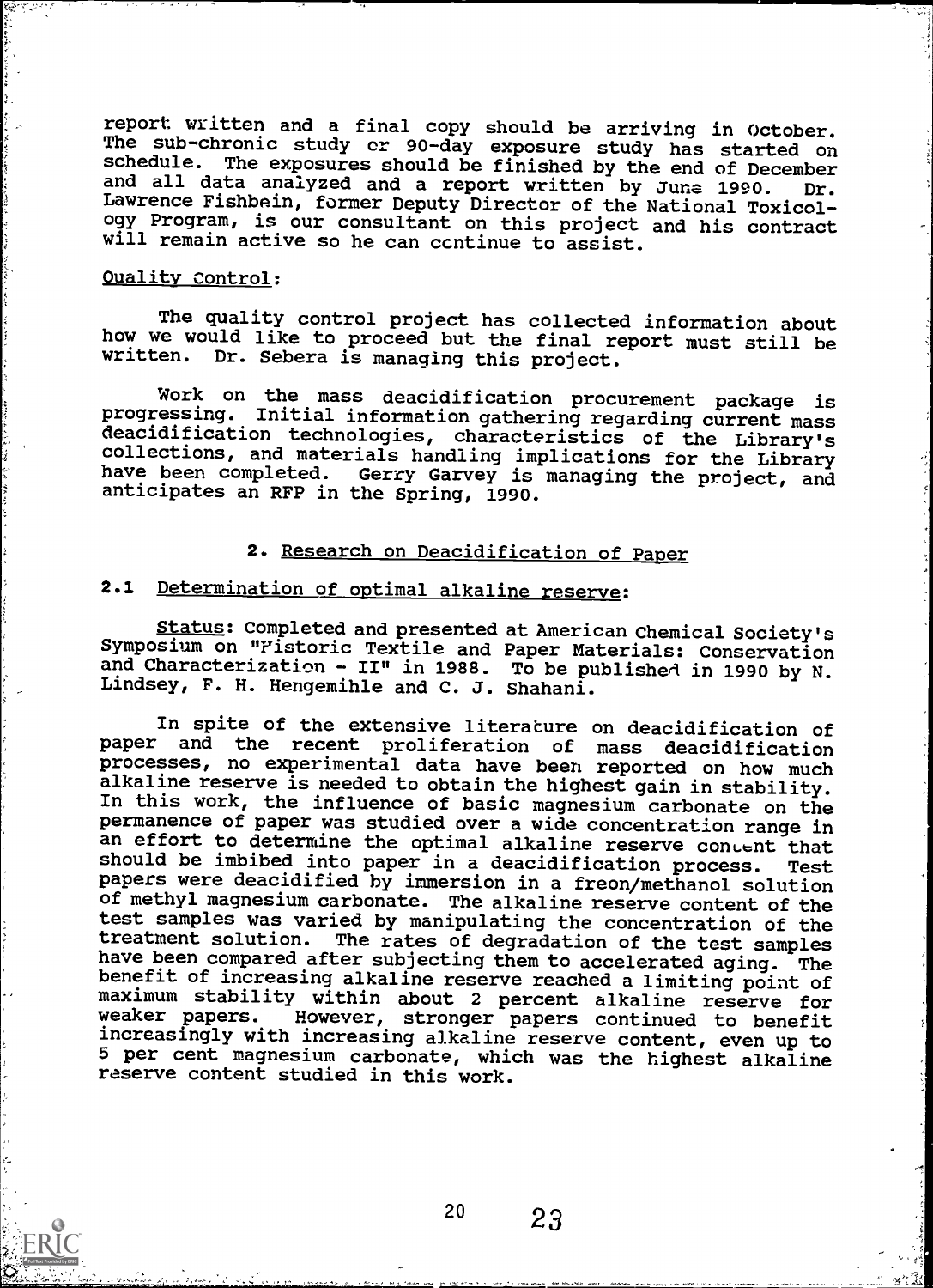2.2 Comparison of aqueous and non-aqueous deacidification processes:

...111111==i,

Status: In progress. Scheduled for publication in spring/summer, 1991. by F. H. Hengemihle and C. J. Shahani.

In this work, the relative stabilities of paper samples deacidified in an aqueous magnesium bicarbonate bath, and those treated in a freon/methanol bath of methyl magnesium carbonate have been compared after aging them at 90°C and 50% RH. The samples deacidified by the aqueous treatment age much more slowly, even when impregnated with only a small fraction of the alkaline reserve contained in the samples deacidified from the nonaqueous system. The swelling of the cellulose matrix in water must facilitate the penetration of the deacidification agent.

2.3 Comparison of calcium, magnesium and zinc-based deacidification systems:

2.3.1 Effects on pigment colors:

Status: To be initiated in 1990/91.

As mass deacidification treatments are becoming more accessible and practical, many libraries and archives appear be eager to deacidify their general holdings. However, paper conservators working on individual objects, when faced with a decision whether to dea<sup>-</sup>. lify or not, all too frequently choose not to deacidify. Their reluctance to deacidify is due mainly to the fact that the colors and tints of many pigments and inks are sensitive to changes in pH value. Deacidification treatments function essentially by raising the pH value of paper. However, different deacidification systems raise the pH value of paper to a different extent. In this project the colors of selected pigments and inks will be quantitatively measured before and after aqueous deacidification with<br>magnesium, calcium and zinc bicarbonate solutions. Zinc bicarmagnesium, calcium and zinc bicarbonate solutions. bonate deacidification, which we have successfully applied recently, should lead to the smallest increase in pH, since the final pH of the paper is only about 7 to 7.5. However, deacidification with zinc may also increase the susceptibility of paper to photolytic degradation. It is also possible that color changes produced by magnesium and/or calcium bicarbonate deacidification may be within an acceptable tolerance level.

#### 2.3.2 Resistance to biological attack:

Status: To be initiated in 1990/91.

In general, acidic materials are more resistant to fungal growth than alkaline materials. In deacidifying our collections, do we increase their vulnerability to micro-organisms? Also, do the calcium, magnesium and zinc ions influence the growth of mold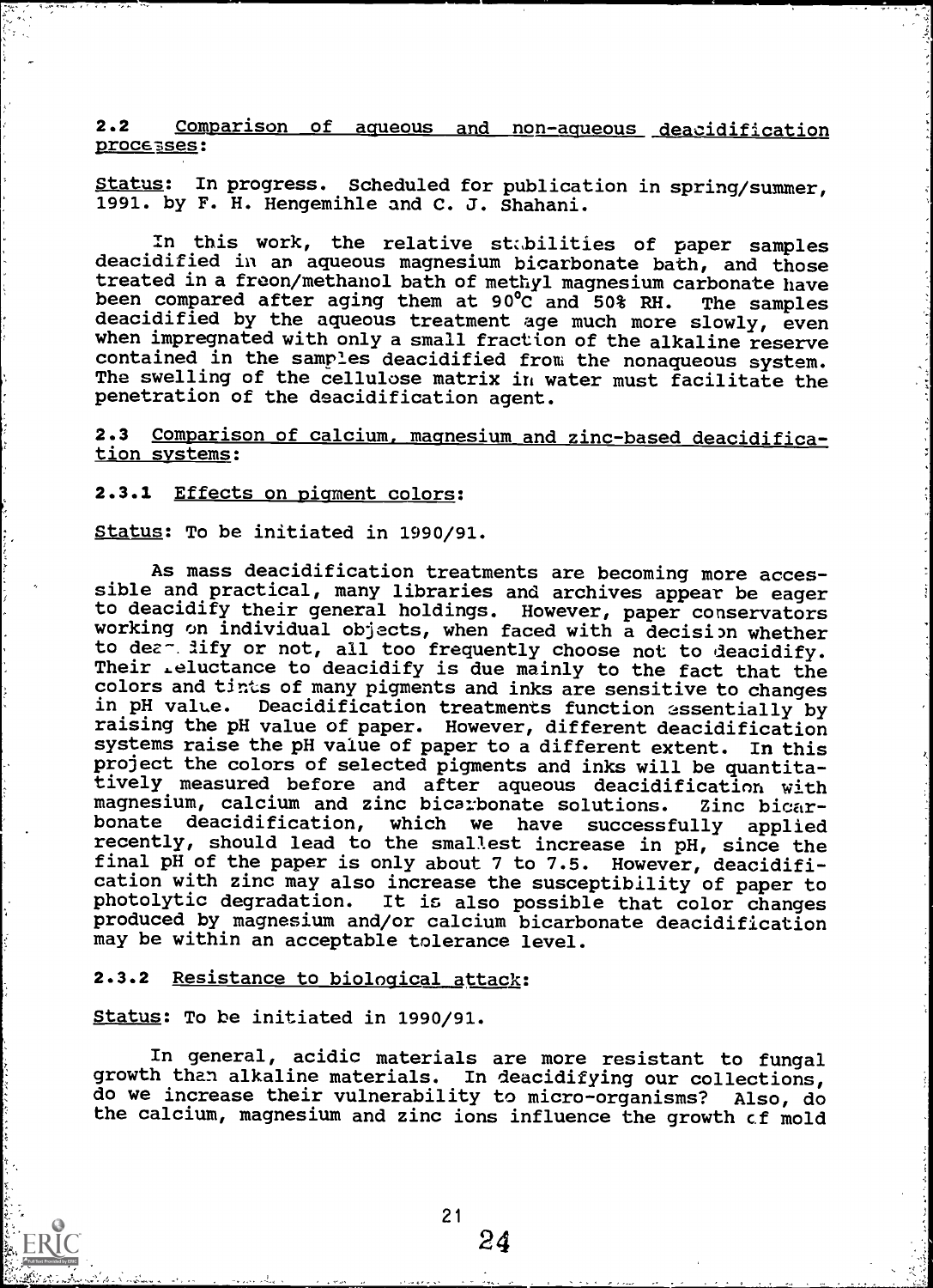and mildew? Calcium salts generally provide a hospitable environment for biological growth, and some zinc salts have an opposite effect. A comparison of the three major deacidification systems would be most useful.

#### 3. Other Chemical Treatments

#### 3.1 Post-fumigation release of ethylene oxide:

Status: This work was presented at the International Biodeterioration Society's Annual Meeting in 1986 by F. H. Hengemihle, N. Weberg and C. J. Shahani. To be published in 1990.

The carcinogenic nature of this effective but hazardous fumigant is now well established. Federal regulatory bodies have responded by lowering the maximum permissible exposure to a time-<br>weighted average of 1 part per million of ethylene oxide. The weighted average of 1 part per million of ethylene oxide. exposure of operational personnel during the fumigation process can be controlled by monitoring ethylene oxide concentrations inside and outside the furigation chamber. A more important concern is the slow relerzse of adsorbed ethylene oxide from treated materials over an extended post-fumigation period. Which materials tend to hold on to ethylene oxide strongly enough to warrant greater caution in their treatment? In an attempt to answer this and other related questions, several library materials were treated with ethylene oxide and their off-gassing rates were measured over an extended post-fumigation period. Photographic materials, wood and newsprint were seen to hold on to ethylene oxide most tenaciously. Off-gassing rates were considerably smaller, although still appreciable, for a pile of randomly selected books and for modern bleached kraft book paper with alum-rosin size. Leather scraps and audio records made of PVC showed only a minimal affinity for ethylone oxide.

### 3.2 Investigation of the Parylene paper strengthening process:

Status: The preliminary phase of this work was completed and presented at the. AIC Annual Conference in 1989 by F. H. Hengemihle and C. J. Shahani. Further work may be initiated in 1990.

While the deacidification process can retard the degradation of paper, it cannot restore lost strength into paper. While some mass deacidification processes can probably incorporate an additional step to strengthen weak paper, none of them has yet demonstrated such a capability. In the meantime, two processes that can indeed strengthen brittle paper, have become a reality. One is a graft copolymerization process developed by the British<br>Library. This is a liquid phase process. The other is the This is a liquid phase process. The other is the Parylene process, which is a gas phase process developed by the Union Carbide Company, that uniformly deposits a thin coating of a highly stable polymer throughout a book to protect brittle pages.

22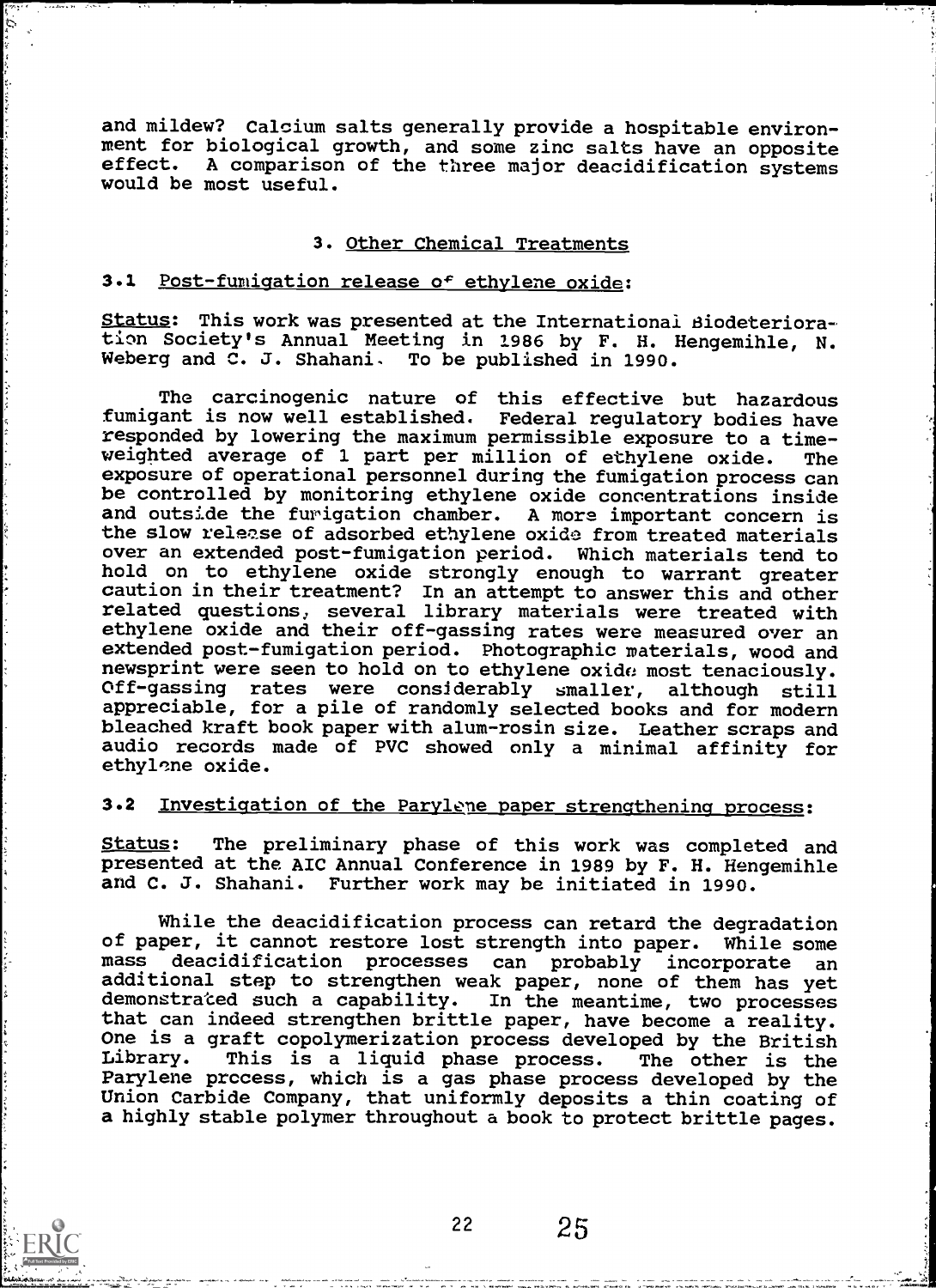We have already completed a preliminary study on the Parylere process that suggests it has potential for the library and archive world. We plan to continue our study of the Parylene process to answer several questions which remain, and to compare it with other processes that may become available to us.

#### 4. Environmental Effects

#### 4.1 Effect of contained environments on the stability of paper:

Status: Part I of this study was presented at AIC Annual Confere ice in May, 1988 by N. Lindsey, F. H. Hengemihle and C. J. Shahani, and will be submitted for publication in JAIC in 1990. Part II of this work is being continued by S. B. Lee and C. J. Shahani, and is scheduled for completion by end of 1990.

Under accelerated aging conditions at a high temperature and high relative humidity (90°C and 50% RH), we have observed that acidic paper ages faster when it is isolated from the environment, as for example, when paper is sealed within a polyester envelope. Even acid paper within a book has been seen to age faster than a single sheet of the same paper that is free to interact with the atmosphere. However, alkaline paper does not age any faster inside an air-tight envelope. The adverse effect of containment on acid paper can be nullified either by deacidifying it, or by inserting a sheet of alkaline paper in contact with it. Encapsulation of paper within polypropylene film was also studied. Its effect on the stability of paper was almost identical to that observed with polyester film encapsulation.

The objective of the work presently in progress is to see if the reaction mechanism by which paper ages within an impermeable envelope observed at 90°C and 50% RH, is similar to the one by which it ages under ambient conditions. In this work, paper samples are being aged at five different temperatures over the range of 45 through 90°C and 50% RH. The shape of the activation energy curve, and a comparison of the activation energy value with that calculated from natural aging of some of the paper samples, should provide valuable insight into the relevance <sup>7</sup> ? accelerated aging data obtainad earlier. The effect of storage within acid and alkaline box enclosures is also being investigated.

#### 4.2 Effect of cycling relative humidity conditions on the aging of paper:

Status: The first phase of this work by F. H. Hengemihle, N. Weberg and C. J. Shahani was recently published in "Historic Textile and Paper Materials - II," American Chemical Society, Washington, D.C., 1988. The second phase, which will investigate the effects of wider and faster cycles in relative humidity and temperat.re will be initiated in late 1991 or early 1992.

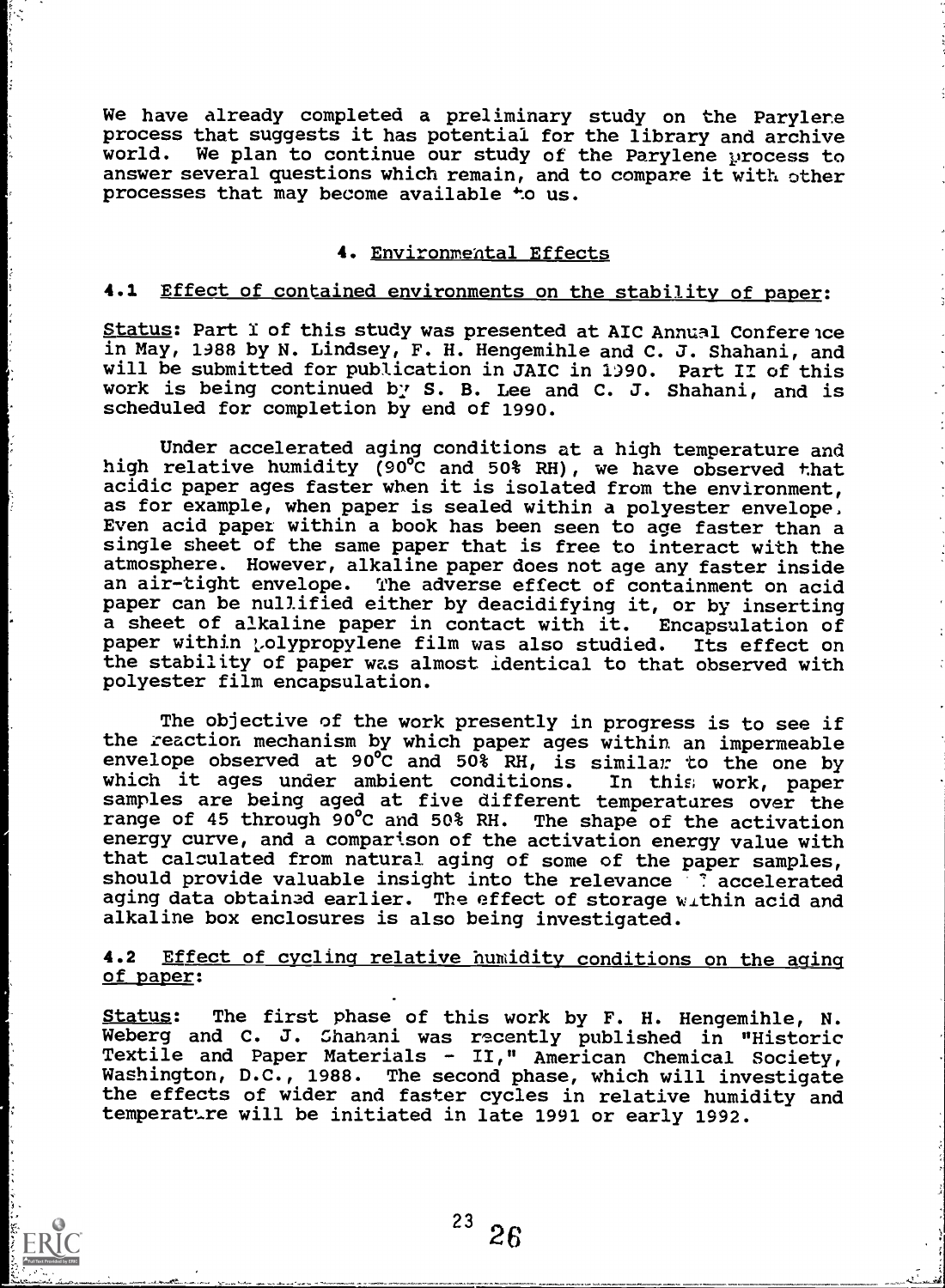The effect of fluctuations in relative humidity on the degradation of paper-based materials under accelerated aging conditions was studied to better comprehend environmental needs for long-term storage of paper-based archival materials. The rate of accelerated aging of paper samples subjected to a relative humidity cycling between 40 and 60 per cent at 90°C, was compared with corresponding data for samples aged under constant relative humidity conditions of 40, 50 and 60 per cent at the sample<br>temperature. Test samples were aged as single sheets, as well as Test samples were aged as single sheets, as well as which simulated books. Invariably, test papers in within piles which simulated books. Invariably, test papers in<br>piles aged faster than those hung loosely on racks. Also, the piles aged faster than those hung loosely on racks. adverse impact of cycling relative humidity conditions on the stability of paper was unmistakable. However, the test papers in piles exhibited greater resistance to changing relative humidity conditions.

4.3 Comparison of rate of change in environmental conditions inside and outside books and manuscript boxes:

Status: This project has just been initiated by F. H. Hengemihle and C. J. Shahani.

Many factors are generally considered in planning for environmental conditions and controls for a new library or archive storage facility. To the best of our knowledge, no consideration has yet been given to the time lag between the actual change in temperature and humidity and the response within a book or a manuscript box. If this response time is long enough, small If this response time is long enough, small fluctuations in environmental conditions may not as significant as they are generally perceived to be. Considerable savings can they are generally perceived to be. result from requiring less stringent environmental controls. In this work temperature and humidity sensors placed within manuscript boxes and hollowed out books are monitored as environmental conditions fluctuate in a programmed cycle.

4.4 Correlation between environmental conditions and permanence:

Status: This work by Donald K. Sebera has been published in Proceedings of Conservation in Archives, International Symposium, Ottawa, Canada, May 10-12, 1988.

The conservator is often asked to advise on environmental conditions and their expected effect upon the permanence of Also, groups and individuals have proposed various environmental standards for storage, exhibition and shipping of cultural and historic objects. It is difficult to relate environmental conditions to anticipated rates of deterioration and assess the consequences of changing environmental parameters to meet building, climate, cost and other constraints.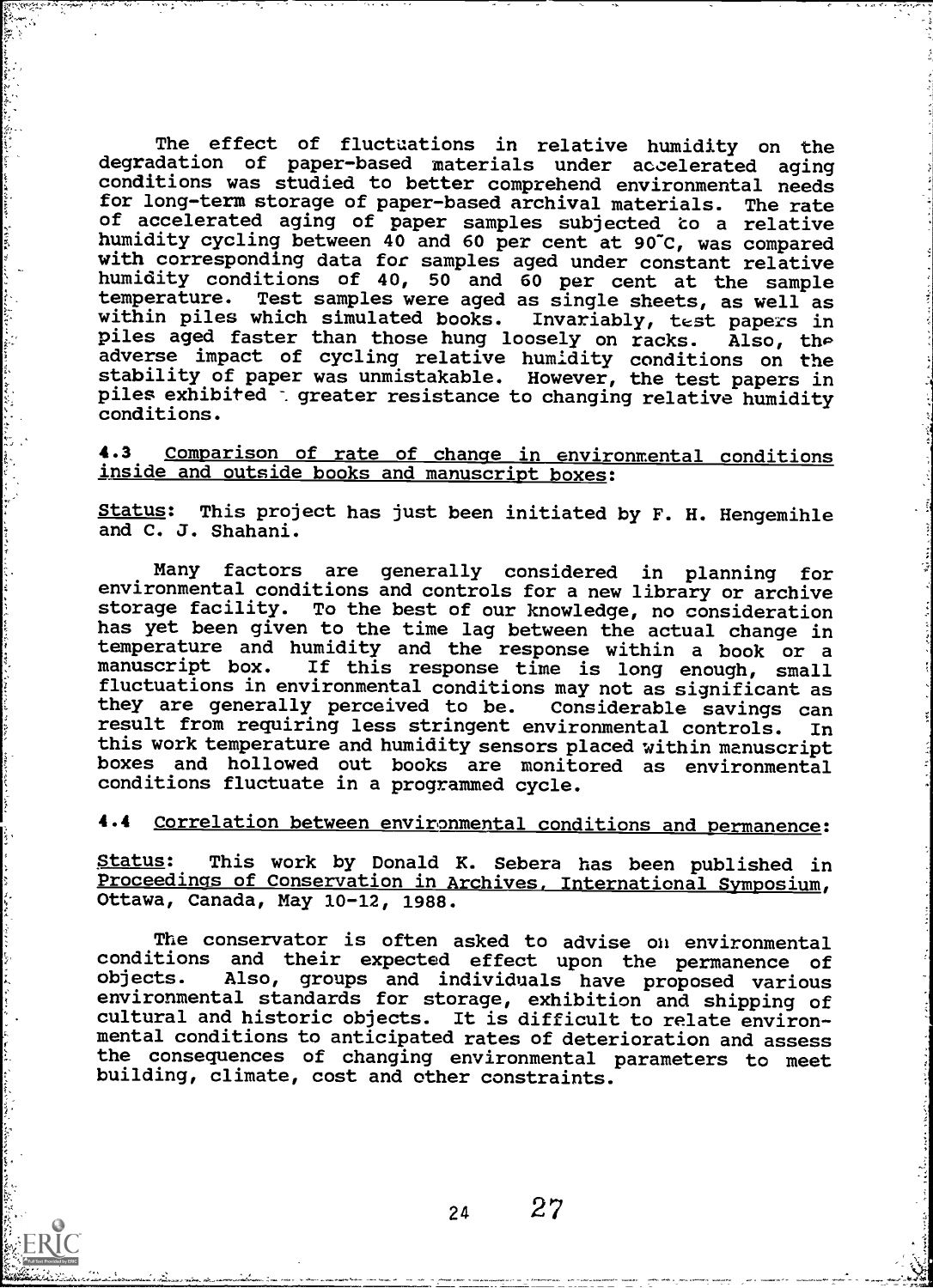This paper describes a simple graphical representation of the relationship of environmental factors to the permanence of hygroscopic materials. The graph can provide the conservator with immediate, quantitative estimates of the effect on permanence of different environmental conditions. Though  $\cdot$  ir is used as an different environmental conditions. Though  $r$ example, the method is applicable to other hygroscopic materials such as wood, canvas, etc. Using temperature and relative humidity as environmental variables, examples are given of applications to problems of biological attack, annual cycling, cost effectiveness, comparability of proposed standards for storage and identification of areas for research.

4.5 Effect of relative humidity changes on the flexibility of leather and parchment:

Status: This work is in progress and is scheduled for completion by end of 1991. The workers are F. H. Hengemihle, S. B. Lee and C. J. Shahani.

It is generally accepted that lower relative humidity levels are conducive to the longevity of paper-based materials. However, lower levels of relative humidity in libraries and archives can cause irreparable harm to leather bindings and to parchment if they become too dry and inflexible. Besides the danger of physical damage from bending and fle.ing of such materials in a dry state, excessive dryness can lead to a point of no return, where the lost moisture, and therefore flexibility, cannot be retrieved even upon humidification. Therefore, to be in a position to define optimal environmental conditions for long-term storage of paper, as well as leather and parchment, we need to understand the effects of relative humidity changes upon the flexibility of leather and parchment, and also their moisture-loss and regain characteristics.

#### S. Effect of Paper Composition on its Stability

#### 5.1 Effect of deacidification agents on papers contaminated with traces of copper species:

Status: This work was presented at Symposium 88 at the Canadian Conservation Institute in 1988 by F. H. Hengemihle and C. J. Shahani. It will be published in the proceedings of that symposium in Spring, 1990.

In work published a few years ago, we established that neutralization of acidic species in paper, even without an alkaline reserve, can retard the degradative effect exerted by trace concentrations of iron and copper contaminants. Recently, this work was extended to study the effect of different deacidification agents on the copper-catalyzed degradation of paper.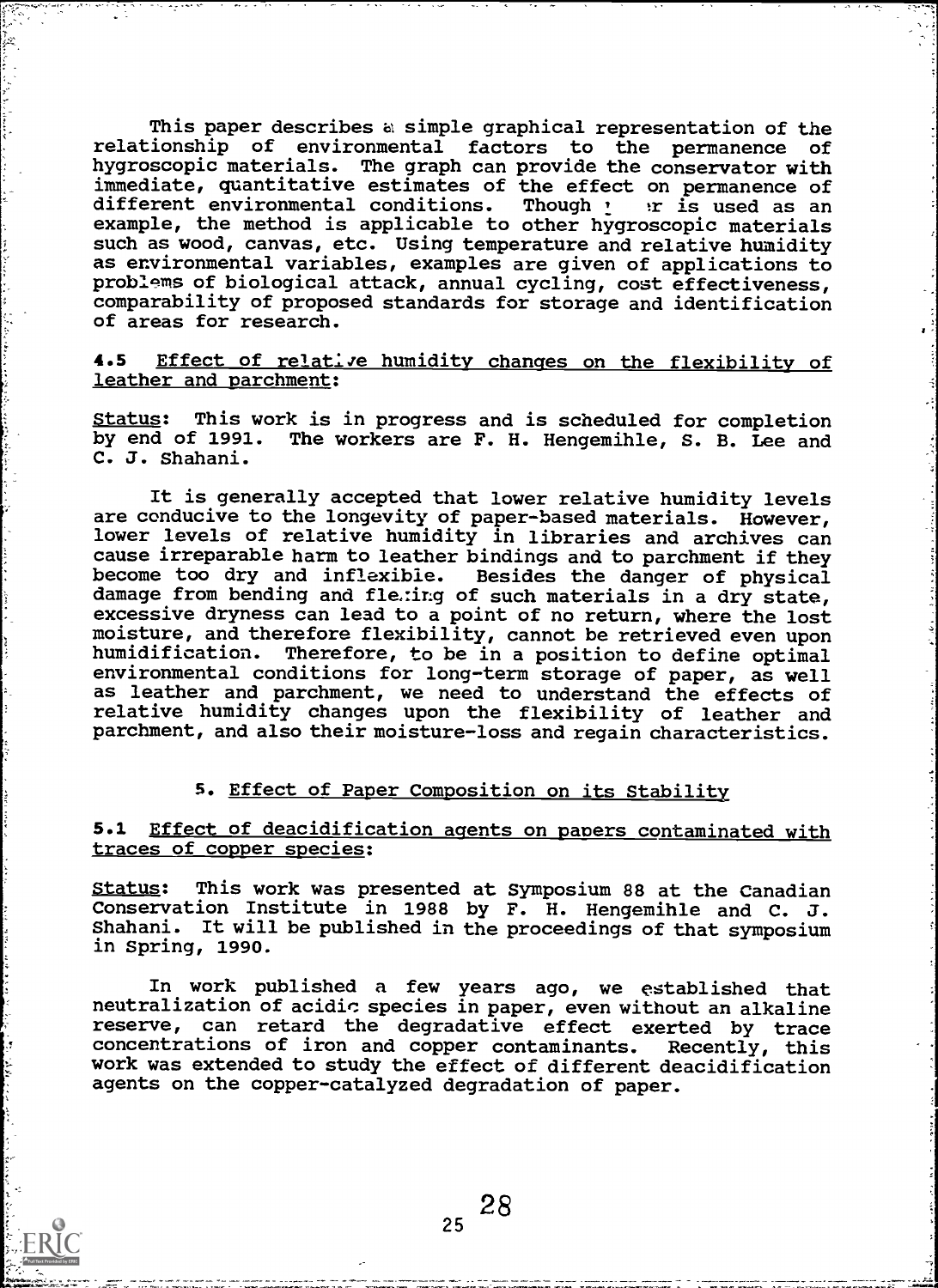In a continuing effort to comprehend the degradative effect of trace concentrations of transition metal contaminants on paper,<br>the effect of some aqueous and non-aqueous deacidification treatments on the accelerated aging of copper-doped paper has been studied. The effects of the Barrow two-step treatment with calcium hydroxide and bicarbonate solutions, and treatments with magnesium bicarbonate, zinc bicarbonate and methyl magnesium carbonate<br>solutions have been compared. Except for the Barrow two-step Except for the Barrow two-step treatment, all other treatments were applied by an immersion<br>process, as well as by a spray technique. It has been observed process, as well as by a spray technique. that the extent of stabilization of paper against copper-catalyzed degradation depends not only on the nature of the deacidification agent employed, sut also the technique by which it is applied. It was established that the beneficial effect of a magnesium bicar- bonate treatment was not due to any complex formation between copper and magnesium, as had Instead, it was the bicarbonate moiety that was responsible for<br>extracting copper from paper, and thus stabilizing it. Thus,<br>contrary to claims made by some proponents of mass deacidification systems, any deacidification agent which deposits magnesium species in paper would not necessarily stabilize paper against degradative processes catalyzed by copper. On the other hand, almost any aqueous bicarbonate solution can be effective in rer oving soluble copper species from paper.

## 5.2 Effect of lignin content on the aging of paper:

Status: This work was initiated a few months ago by S. B. Lee and  $\overline{c. J.}$  Shahani, and is progressing satisfactorily. It is scheduled for completion by end of 1991.

The photolytic degradation of paper due to the presence of<br>lignin, as exemplified by the yellowing of newsprint exposed to sunlight, has been the subject of considerable investigation. However, the effect of iignin on the aging of paper under storage in the dark, is not well established. The immediate significance of this study is that at present, we require that all paper and board that we buy for use in archival storage of library materials be free of lignin. Such materials generally cost twice as much as comparable materials with a very small lignin content. Aside from this economic interest, there are more interesting and fundamental issues that need to be addressed. The cherical structure of lignin suggests that it can act as an anti-oxidant, and therefore exert a stabilizing influence on paper. Can it be possible, therefore, that small concentrations of lignin may contribute to the longevity of paper? Additional reasons for gaining a better comprehension<br>of the effect of lignin on the permanence of paper obtain from the increased use of recycled paper, which may have an appreciable lignin content, and a new trend in paper mannfacture, where small amounts of lignin are reintroduced in the paper-making process.

26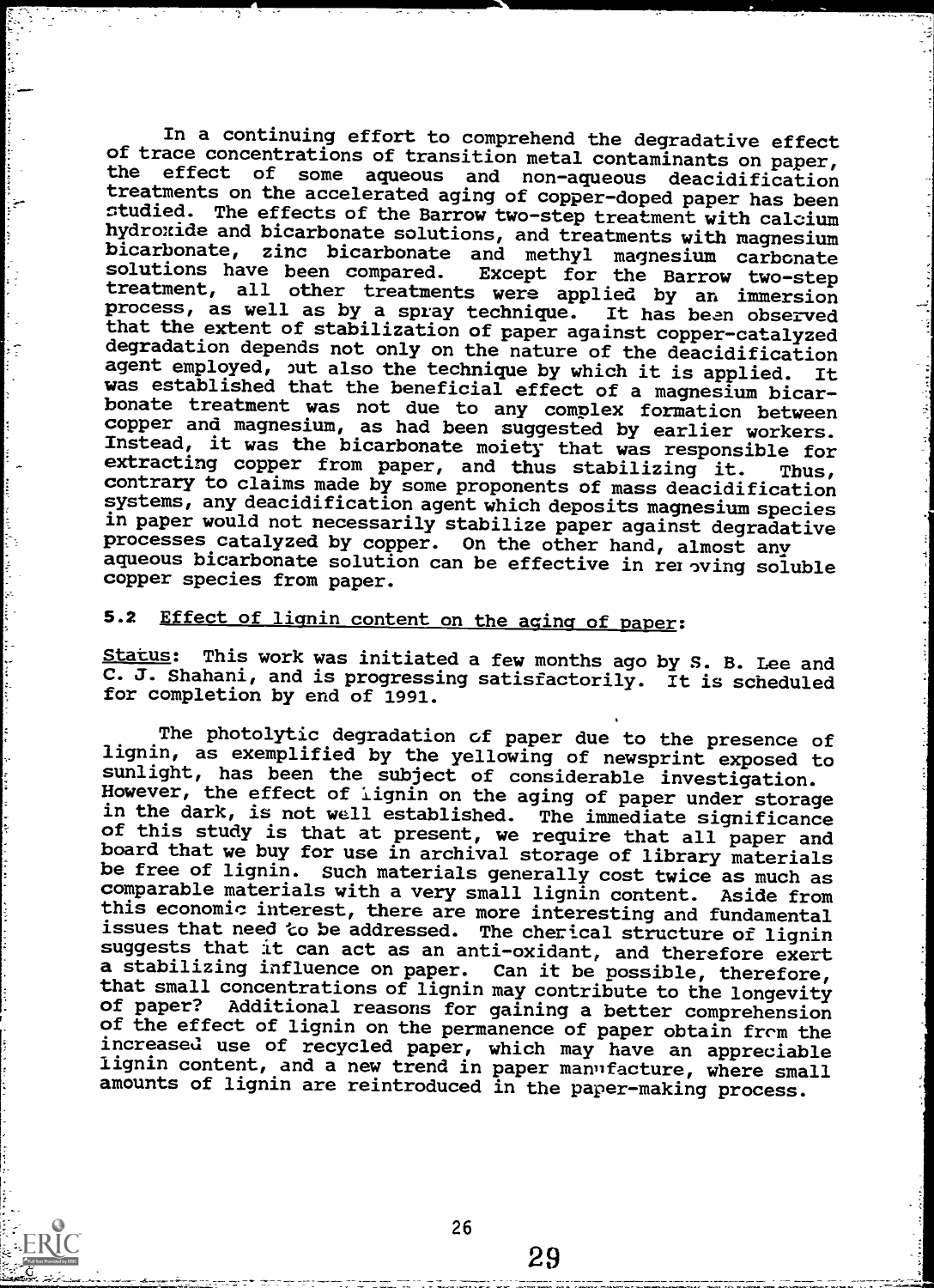In initial experiments which have just been completed, Sang Lee impregnated test papers with different concentrations of a modified lignin from a dioxane solution. These papers were then subjected to accelerated aging at 90°C and 50% relative humidity, and tested for fold endurance and brightness retention. This first exploratory study suggested that the aging of paper accelerates as<br>its lignin content increases. However, we do not consider this However, we do not consider this finding conclusive at this stage. This work is being continued with test papers in which pulps with and without lignin content are<br>mixed in different proportions to vary the lignin content. This mixed in different proportions to vary the lignin content. should be a more definitive study than the earlier phase employing paper samples impregnated with modified lignin. The effect of lignin on alkaline papers will also be investigated.

#### 6. Analysis and Testing of Library Materials

#### 6.1 Comparison of techniques for testing of weak paper:

r.

Status: This work by S. B. Lee and C. J. Shahani is scheduled for completion and publication in 1990.

Research workers investigating the permanence of paper often have a personal preference for tests used to measure the loss in strength of paper as it ages. With different laboratories favoring different testing techniques, it is not easy to compare experimental data, since no one has the resources to employ the full battery of available testing techniques on a routine basis. To resolve this issue, an exhaustive project has been initiated to compare the relative sensitivity of several physical and instrumental tests in the measurement of an incremental loss in the strength of test<br>samples. This work will attempt to bring out the strengths of This work will attempt to bring out the strengths of testing techniques that are best suited to monitor the aging of paper, and weed out those that are not sensitive enough.

#### 6.2 Application of gel permeation chromatographic techniques to analysis of aging in paper:

Status: This work by F. H. Hengemihle and C. J. Shahani is in a preliminary stage, where its feasibility is being studied.

Thus far aged samples of paper have been analyzed mainly by physical testing techniques, since a small chemical change generally results in a much more easily measurable physical change. However, a change in molecular weight measured by viscometric techniques has also been employed to quantify the aging process in<br>paper. The gel permeation chromatographic technique gives a far The gel permeation chromatographic technique gives a far better insight into degradation of polymers than simple viscosity<br>measurements. In initial experiments we have nitrated the In initial experiments we have nitrated the<br>er to solubilize it. These experiments appear cellulose in paper to solubilize it.<br>promising. But much work is required But much work is required before we can apply this technique routinely to the testing of aged paper.